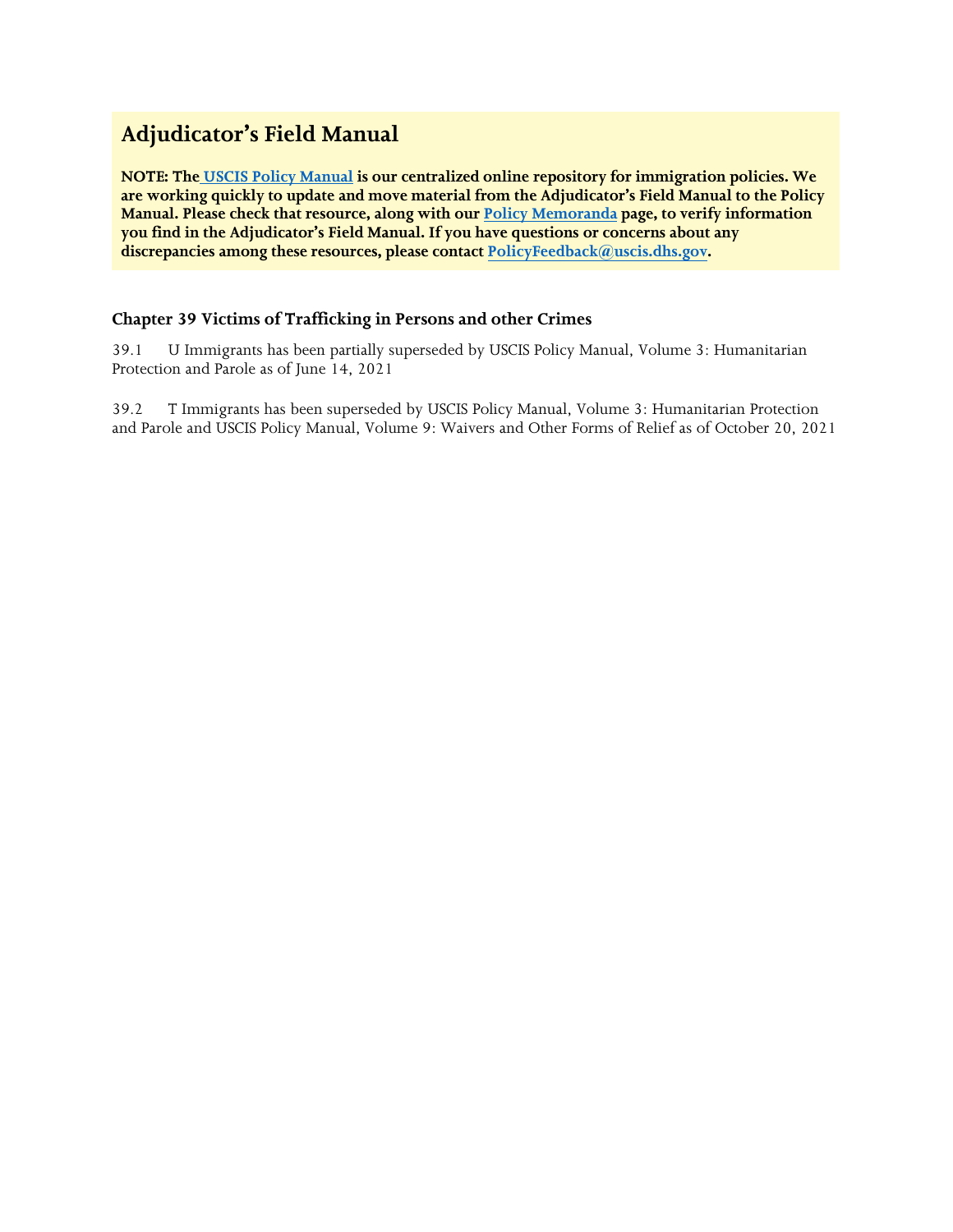# **39.1 U Immigrants [Chapter added AD08-12; 03-07-2008]**

(a) Definitions .

As used in this chapter, the term:

(1) BIWPA means Battered Immigrant Women Protection Act of 2000 of the Victims of Trafficking and Violence Protection Act of 2000, div. B, Violence Against Women Act of 2000, tit. V, **Pub. L. No. 106- 386** , 114 Stat. 1464, (2000), as amended by Violence Against Women and Department of Justice Reauthorization Act of 2005, tit. VIII, **Pub. L. No. 109-162** , 119 Stat. 2960 (2006), as amended by Violence Against Women and Department of Justice Reauthorization Act - Technical Corrections, **Pub. L. No. 109-271** , 120 Stat. 750 (2006).

(2) Certifying agency means a Federal, State, or local law enforcement agency, prosecutor, judge, or other authority, that has responsibility for the investigation or prosecution of a qualifying crime or criminal activity. This definition includes agencies that have criminal investigative jurisdiction in their respective areas of expertise, including, but not limited to, child protective services, the Equal Employment Opportunity Commission, and the Department of Labor.

(3) Certifying official means: (i) the head of the certifying agency, or any person(s) in a supervisory role who has been specifically designated by the head of the certifying agency to issue U nonimmigrant status certifications on behalf of that agency; or (ii) a Federal, State, or local judge.

(4) Indian Country is defined as: (i) all land within the limits of any Indian reservation under the jurisdiction of the United States Government, notwithstanding the issuance of any patent, and including rights-of-way running through the reservation; (ii) all dependent Indian communities within the borders of the United States whether within the original or subsequently acquired territory thereof, and whether within or without the limits of a state; and (iii) all Indian allotments, the Indian titles to which have not been extinguished, including rights-of-way running through such allotments.

(5) Investigation or prosecution refers to the detection or investigation of a qualifying crime or criminal activity, as well as to the prosecution, conviction, or sentencing of the perpetrator of the qualifying crime or criminal activity.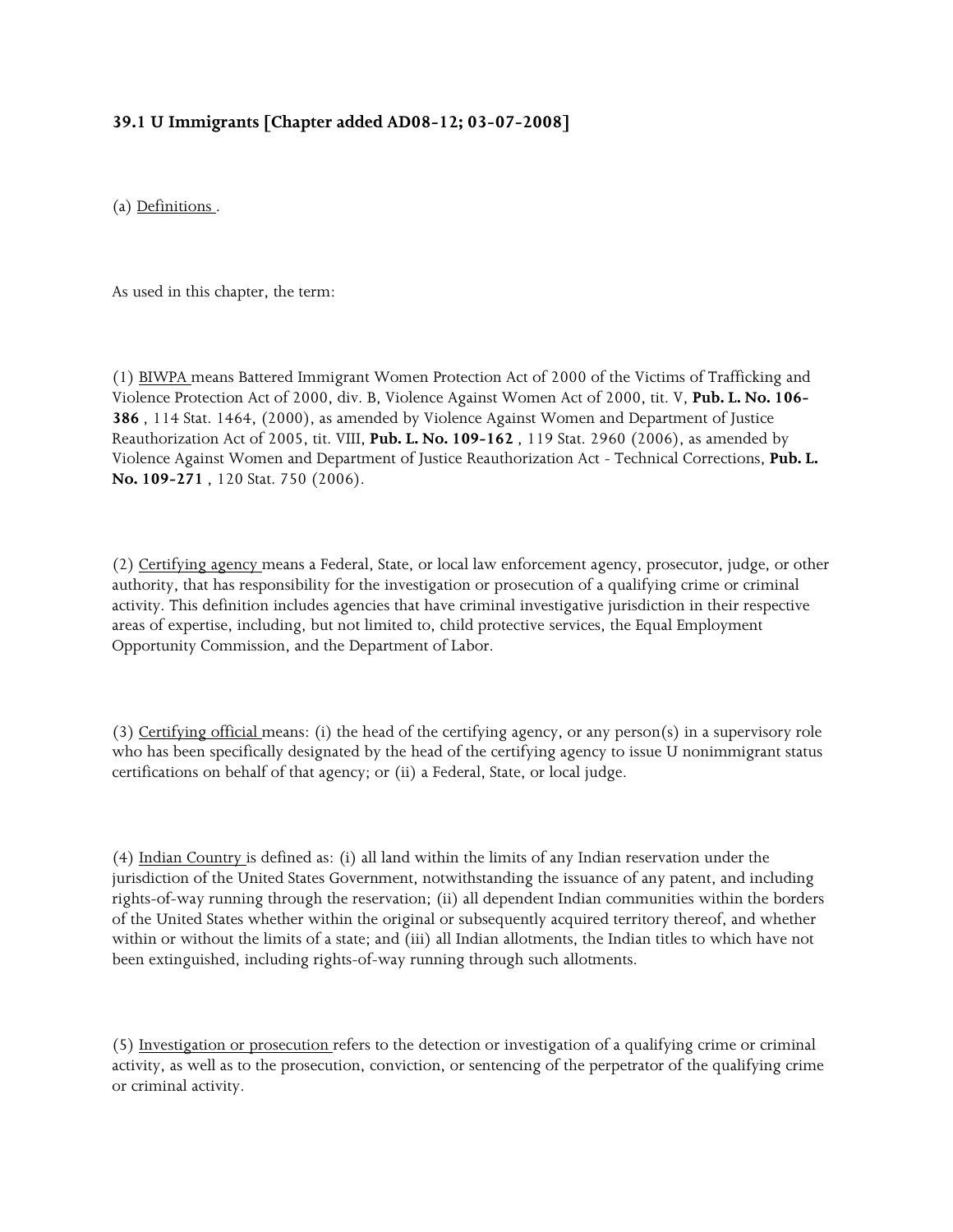(6) Military Installation means any facility, base, camp, post, encampment, station, yard, center, port, aircraft, vehicle, or vessel under the jurisdiction of the Department of Defense, including any leased facility, or any other location under military control.

(7) Next friend means a person appearing in a lawsuit to act for the benefit of a petitioner who is under the age of 16 or who is incapacitated or incompetent, and who has suffered substantial physical or mental abuse as a result of being a victim of qualifying criminal activity. The next friend is not a party to the legal proceeding and is not appointed as a guardian.

(8) Physical or mental abuse means injury or harm to the victim's physical person, or harm to or impairment of the emotional or psychological soundness of the victim.

(10) Qualifying family member means the spouse or child(ren) of an alien victim 21 years of age or older who is eligible for U nonimmigrant status as described in section **101(a)(15)(U)** of the Act, 8 U.S.C.  $1101(a)(15)(U)$ . In the case of an alien victim under the age of 21, qualifying family member means the spouse, child(ren), parents, or unmarried siblings under the age of 18 of such an alien.

(11) Territories and Possessions of the United States means American Samoa, Swains Island, Bajo Nuevo (the Petrel Islands), Baker Island, Howland Island, Jarvis Island, Johnston Atoll, Kingman Reef, Midway Atoll, Navassa Island, Northern Mariana Islands, Palmyra Atoll, Serranilla Bank, and Wake Atoll.

(12) U nonimmigrant status certification means Form I-918, Supplement B, "U Nonimmigrant Status Certification," which confirms that the petitioner has been helpful, is being helpful, or is likely to be helpful in the investigation or prosecution of the qualifying criminal activity of which he or she is a victim.

(13) U interim relief refers to the interim benefits that were provided by USCIS to petitioners for U nonimmigrant status, who requested such benefits and who were deemed prima facie eligible for U nonimmigrant status prior to the publication of the implementing regulations.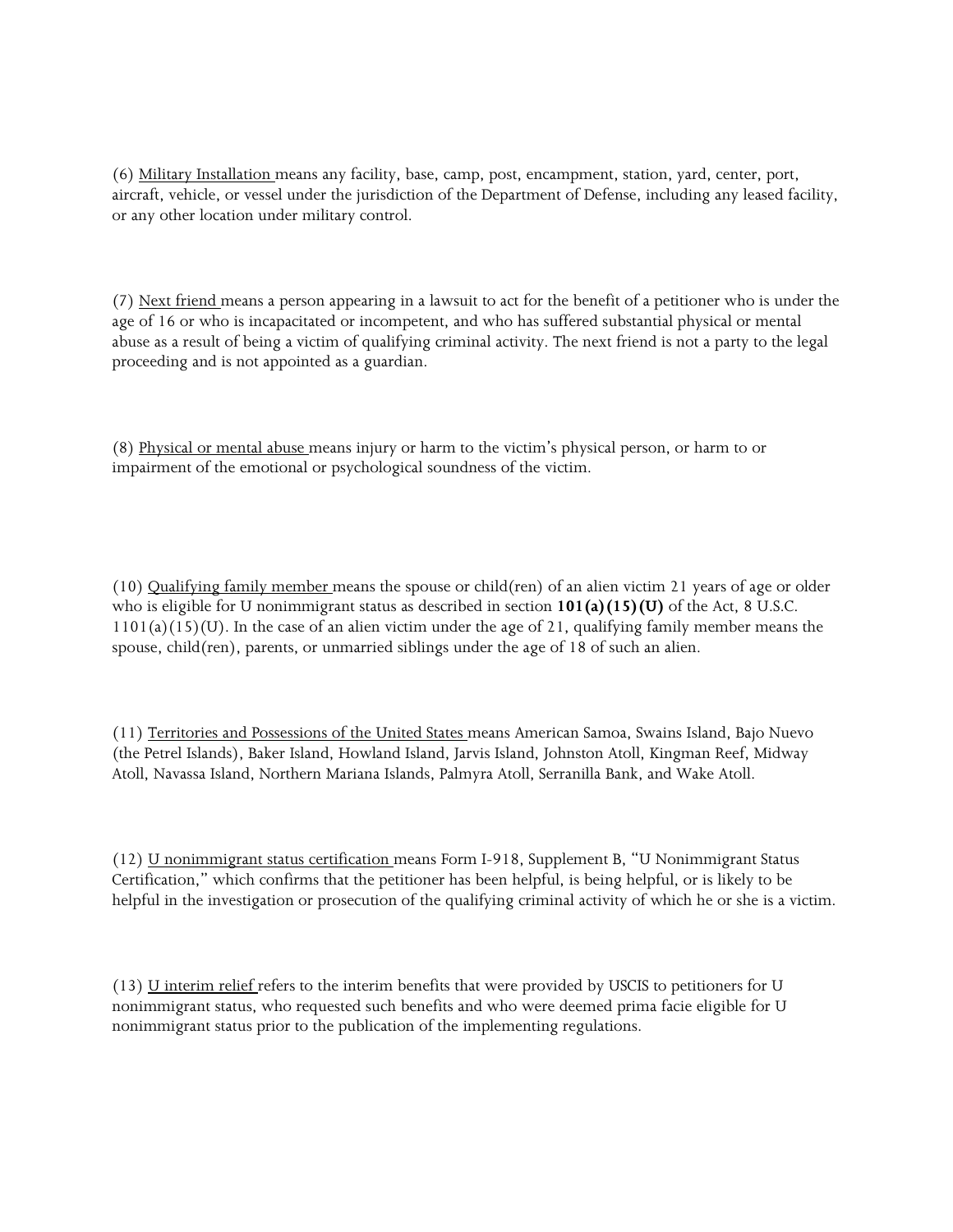(14) Victim of qualifying criminal activity generally means an alien who has suffered direct and proximate harm as a result of the commission of qualifying criminal activity.

(i) The alien spouse, unmarried children under 21 years of age and, if the victim is under 21 years of age, parents and unmarried siblings under 18 years of age, will be considered victims of qualifying criminal activity where the direct victim is deceased due to murder or manslaughter, or is incompetent or incapacitated, and, therefore, unable to provide information concerning the criminal activity or be helpful in the investigation or prosecution of the criminal activity. For purposes of determining eli gibility under this definition, USCIS will consider the age of the victim at the time the qualifying criminal activity first occurred.

(ii) A petitioner may be considered a victim of witness tampering, obstruction of justice, or perjury, including any attempt, solicitation, or conspiracy to commit one or more of those offenses, if:

(A) The petitioner has been directly and proximately harmed by the perpetrator of the witness tampering, obstruction of justice, or perjury; and

(B) There are reasonable grounds to conclude that the perpetrator committed the witness tampering, obstruction of justice, or perjury offense, at least in principal part, as a means:

(1) To avoid or frustrate efforts to investigate, arrest, prosecute, or otherwise bring to justice the perpetrator for other criminal activity; or

(2) To further the perpetrator's abuse or exploitation of or undue control over the petitioner through manipulation of the legal system.

(iii) A person who is culpable for the qualifying criminal activity being investigated or prosecuted is excluded from being recognized as a victim of qualifying criminal activity.

(b) Eligibility.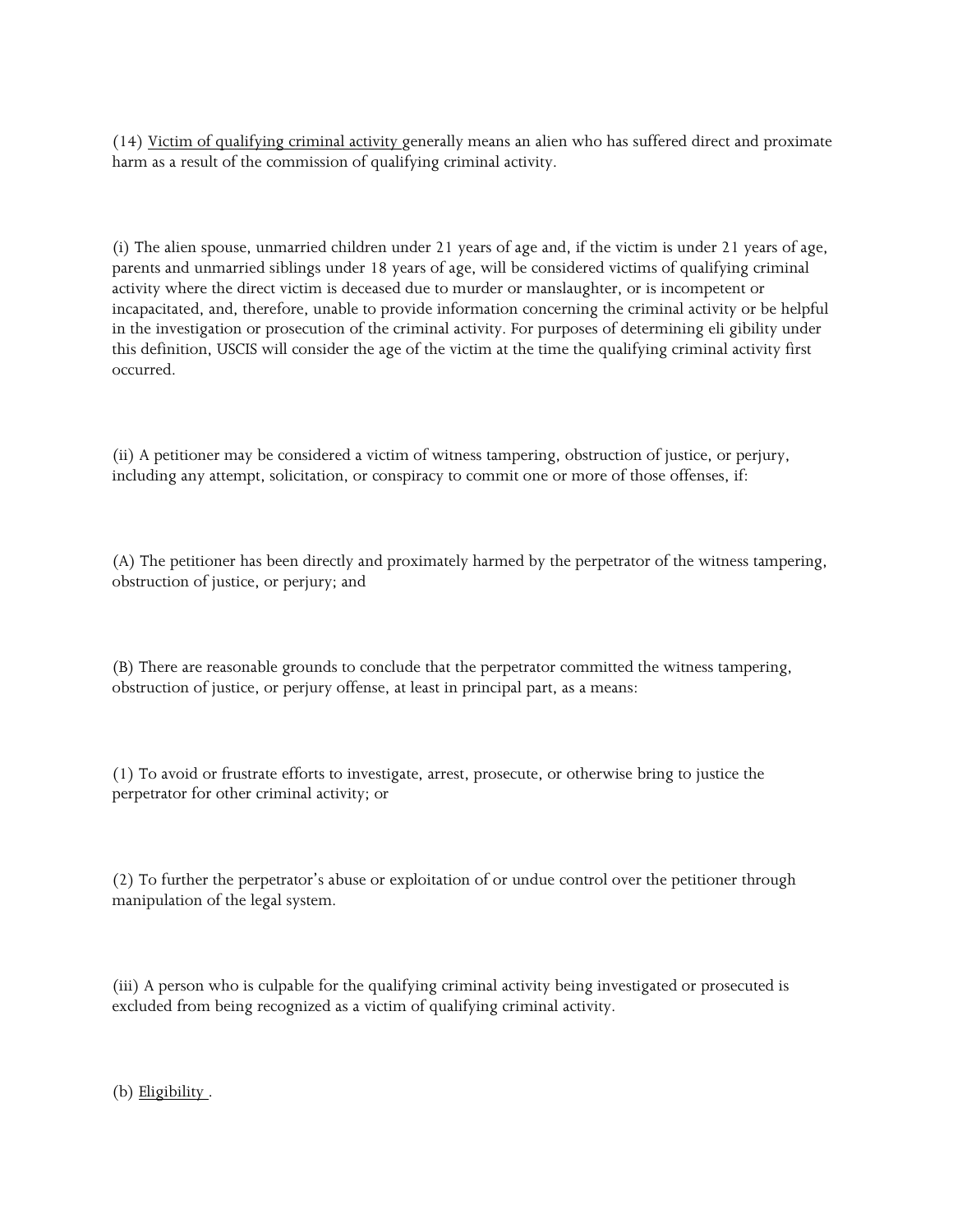An alien is eligible for U-1 nonimmigrant status if he or she demonstrates all of the following in accordance with paragraph (c) of this chapter:

(1) The alien has suffered substantial physical or mental abuse as a result of having been a victim of qualifying criminal activity. Whether abuse is substantial is based on a number of factors, including but not limited to: the nature of the injury inflicted or suffered; the severity of the perpetrator's conduct; the severity of the harm suffered; the duration of the infliction of the harm; and the extent to which there is permanent or serious harm to the appearance, health, or physical or mental soundn ess of the victim, including aggravation of pre-existing conditions. No single factor is a prerequisite to establish that the abuse suffered was substantial. Also, the existence of one or more of the factors automatically does not create a presumption that the abuse suffered was substantial. A series of acts taken together may be considered to constitute substantial physical or mental abuse even where no single act alone rises to that level;

(2) The alien possesses credible and reliable information establishing that he or she has knowledge of the details concerning the qualifying criminal activity upon which his or her petition is based. The alien must possess specific facts regarding the criminal activity leading a certifying official to determine that the petitioner has, is, or is likely to provide assistance to the investigation or prosecution of the qualifying criminal activity. In the event that the alien has not yet reached 16 years of age on the date on which an act constituting an element of the qualifying criminal activity first occurred, a parent, guardian or next friend of the alien may possess the information regarding a qualifying crime. In addition, if the alien is incapacitated or incompetent, a parent, guardian, or next friend may possess the information regarding the qualifying crime;

(3) The alien has been helpful, is being helpful, or is likely to be helpful to a certifying agency in the investigation or prosecution of the qualifying criminal activity upon which his or her petition is based, and since the initiation of cooperation, has not refused or failed to provide information and assistance reasonably requested. In the event that the alien has not yet reached 16 years of age on the date on which an act constituting an element of the qualifying criminal activity first occurred, a parent, guardian or next friend of the alien may provide the required assistance. In addition, if the petitioner is incapacitated or incompetent and, therefore, unable to be helpful in the investigation or prosecution of the qualifying criminal activity, a parent, guardian, or next friend may provide the required assistance; and

(4) The qualifying criminal activity occurred in the United States (including Indian country and U.S. military installations) or in the territories or possessions of the United States, or violated a U.S. federal law that provides for extraterritorial jurisdiction to prosecute the offense in a U.S. federal court.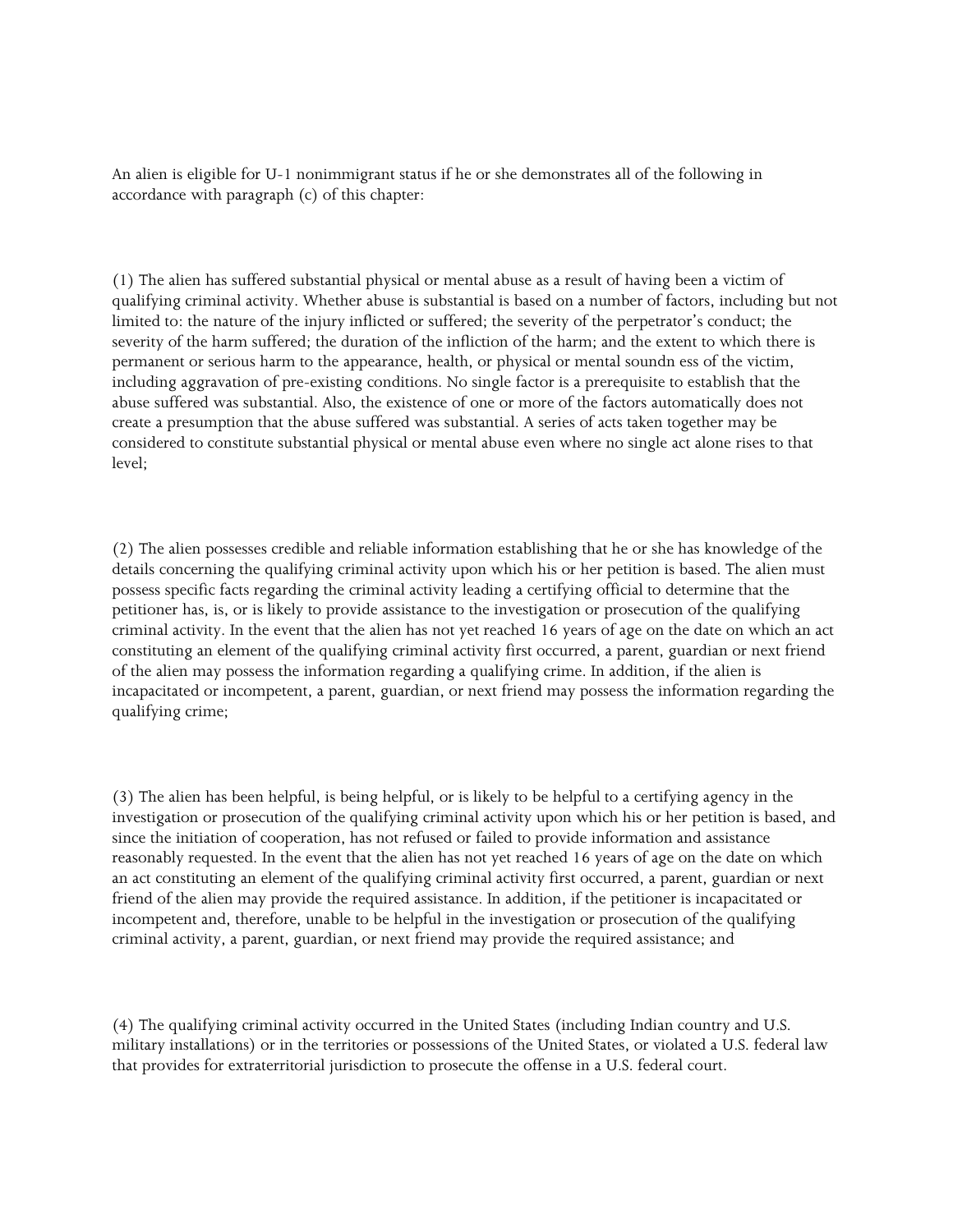(c) Application procedures for U nonimmigrant status .

(1) Filing a petition .

USCIS has sole jurisdiction over all petitions for U nonimmigrant status. An alien seeking U-1 nonimmigrant status must submit, by mail, **Form I-918** , "Petition for U Nonimmigrant Status," applicable fees (or request for a fee waiver as provided in 8 CFR 103.7(c)) , and initial evidence to USCIS in accordance with this paragraph and the instructions to Form I-918. A petitioner who received interim relief is not required to submit initial evidence with Form I-918 if he or she wishes to rely on the law enforcement certification and other evidence that was submitted with the request for interim relief.

(A) Petitioners in pending immigration proceedings.

A petitioner who is in removal proceedings under section **240** of the Act, 8 U.S.C. 1229a, or in exclusion or deportation proceedings initiated under former sections **236** or **242** of the Act, 8 U.S.C. 1226 and 1252 (as in effect prior to April 1, 1997), and who would like to apply for U nonimmigrant status must file a **Form I-918** directly with USCIS. U.S. Immigration and Customs Enforcement (ICE) counsel may agree to file, at the request of the petitioner, a joint motion to terminate proceedings without prejudice with the Immigration Judge or Board of Immigration Appeals, whichever is appropriate, while a petition for U nonimmigrant status is being adjudicated by USCIS.

(B) Petitioners with final orders of removal, deportation, or exclusion.

A petitioner who is the subject of a final order of removal, deportation, or exclusion is not precluded from filing a petition for U-1 nonimmigrant status directly with USCIS. The filing of a petition for U-1 nonimmigrant status has no effect on ICE's authority to execute a final order, although the petitioner may file a request for a stay of removal pursuant to **8 CFR 241.6(a)** and **8 CFR 1241.6(a)**. If the petitioner is in detention pending execution of the final order, the time during which a stay is in effect will extend the period of detention (under the standards of **8 CFR 241.4**) reasonably necessary to bring about the petitioner's removal.

DHS may grant an administrative stay of a final order of removal to a petitioner for U nonimmigrant status in the United States if USCIS determines that the petitioner has set forth a prima facie case for approval. INA § 237(d)(1). The administrative stay will remain in effect until the petition for U nonimmigrant status is approved or there is a final administrative denial.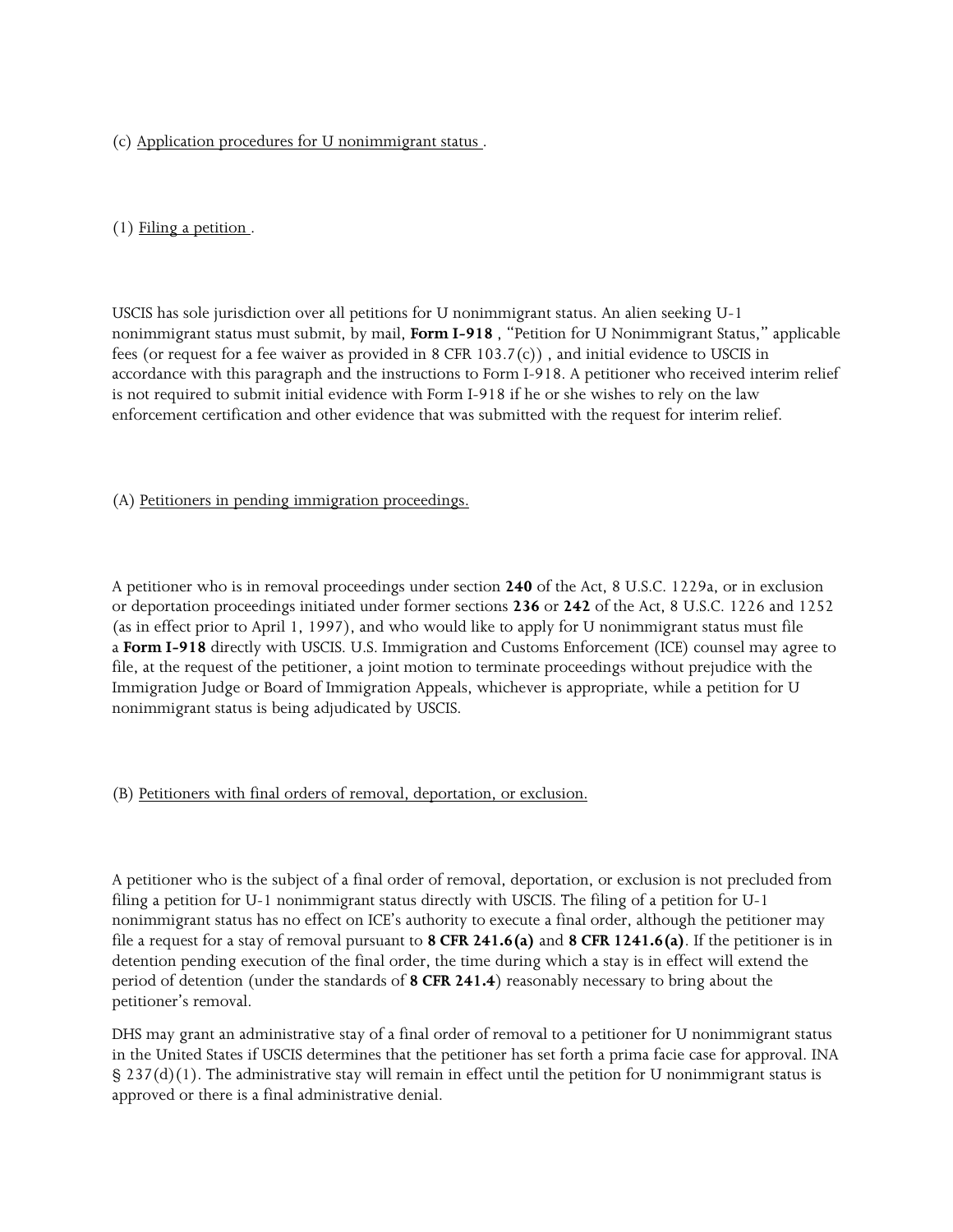The U nonimmigrant status petitioner must apply for a waiver of inadmissibility and for a stay of removal along with the U nonimmigrant petition. Those U nonimmigrant status petitioners who have been detained for over six months and who have requested a stay of removal may also request a release from ICE detention. See, Memorandum from David J. Venturella, Acting Director, ICE, "Guidance: Adjudicating Stay Requests Filed by U Nonimmigrant Status (U-Visa) Applicants" (September 24, 2009). Also see, Memorandum from Peter S. Vincent, Principal Legal Advisor, ICE, "Guidance Regarding U Nonimmigrant Status (U Visa) Applicants in Removal Proceedings or with Final Orders of Deportation or Removal" (September 25, 2009). ICE may favorably view a petitioner's request for a stay of removal if USCIS has determined that the petitioner has established *prima facie* eligibility for U visa. If the petition for U nonimmigrant status is subsequently granted, and the final order of removal was filed by USCIS, the final order will be withdrawn. If the final order of removal was filed by ICE and the petition is granted, ICE may reopen the proceedings and terminate the removal order. If the U nonimmigrant status peition is denied, ICE may remove the applicant pursuant to the final order of removal.

(C) Fee Waiver. USCIS can waive *any* fees associated with the filing of an application for U nonimmigrant status through final adjudication of the adjustment of status applications. INA § 245(l)(7). USCIS will accept a request for fee waiver for *any* form that an applicant for U nonimmigrant status may file, including any applications that a U nonimmigrant may file before the final adjudication of an adjustment of status application.

(2) Initial evidence .

**Form I-918** must include the following initial evidence:

(i) **Form I-918** , Supplement B, "U Nonimmigrant Status Certification," signed by a certifying official within the six months immediately preceding the filing of Form I-918. The certification must state that: the person signing the certificate is the head of the certifying agency, or any person(s) in a supervisory role who has been specifically designated by the head of the certifying agency to issue U nonimmigrant status certifications on behalf of that agency, or is a Federal, State, or local judge; the agency is a Fede ral, State, or local law enforcement agency, or prosecutor, judge or other authority, that has responsibility for the detection, investigation, prosecution, conviction, or sentencing of qualifying criminal activity; the petitioner has been a victim of qualifying criminal activity that the certifying official's agency is investigating or prosecuting; the petitioner possesses information concerning the qualifying criminal activity of which he or she has been a victim; the petitioner has been, is being, or is likely to be helpful to an investigation or prosecution of that qualifying criminal activity; and the qualifying criminal activity violated U.S. law, or occurred in the United States, its territories, its possessions, Indian country, or at military installations abroad.

(ii) Any additional evidence that the petitioner wants USCIS to consider to establish that: the petitioner is a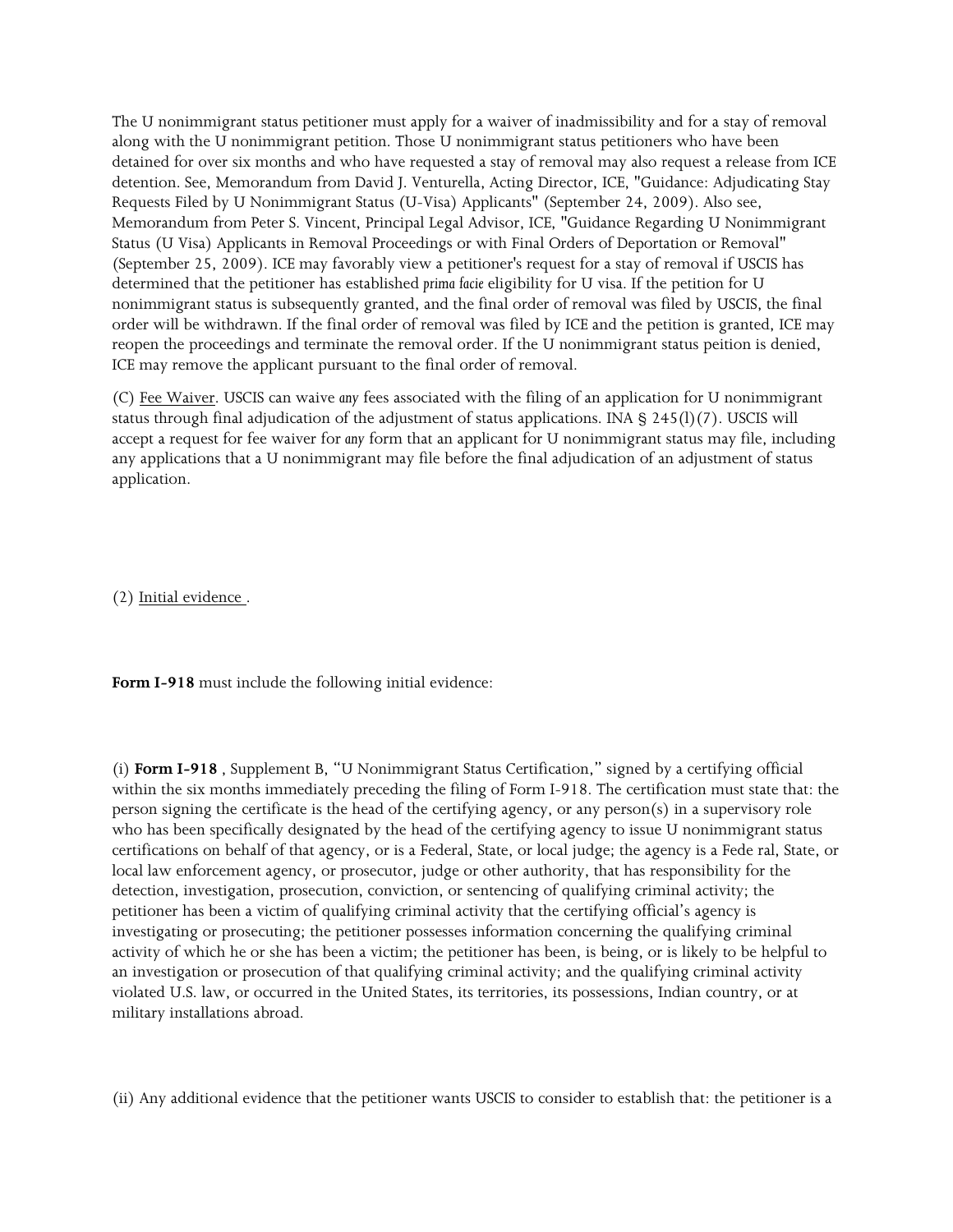victim of qualifying criminal activity; the petitioner has suffered substantial physical or mental abuse as a result of being a victim of qualifying criminal activity; the petitioner (or, in the case of a child under the age of 16 or petitioner who is incompetent or incapacitated, a parent, guardian or next friend of the petitioner) possesses information establishing that he or she has knowledge o f the details concerning the qualifying criminal activity of which he or she was a victim and upon which his or her petition is based; the petitioner (or, in the case of a child under the age of 16 or petitioner who is incompetent or incapacitated, a parent, guardian or next friend of the petitioner) has been helpful, is being helpful, or is likely to be helpful to a Federal, State, or local law enforcement agency, prosecutor, or authority, or Federal or State judge, investigating or prosecuting the crimina l activity of which the petitioner is a victim; or the criminal activity is qualifying and occurred in the United States (including Indian country and U.S. military installations) or in the territories or possessions of the United States, or violates a U.S. federal law that provides for extraterritorial jurisdiction to prosecute the offense in a U.S. federal court;

(iii) A signed statement by the petitioner describing the facts of the victimization. The statement may also include information supporting any of the eligibility requirements set out in paragraph (b) of this chapter. When the petitioner is under the age of 16, incapacitated, or incompetent, a parent, guardian, or next friend may submit a statement on behalf of the petitioner; and

(iv) If the petitioner is inadmissible, **Form I-192** , "Application for Advance Permission to Enter as a Non-Immigrant," in accordance with **8 CFR 212.17** .

(v) If the Form I-918 was filed on or after November 1, 2009, the petition should be denied for lack of initial evidence if it does not include Form I-918 Supplement B.

However, if the petitioner previously submitted a law enforcement certification under the U Nonimmigrant Interim Relief program and received an approval for interim relief benefits, the Form I-918 should not be denied. In all cases, USCIS has discretion under **8 CFR 103.2(b)(8)(ii)** to issue a Request for Evidence rather than a denial if initial evidence is missing. Such discretion should be used in accordance with the general standards governing the use of discretion.

(3) Biometric capture .

All petitioners for U-1 nonimmigrant status must submit to biometric capture and pay a biometric capture fee. USCIS will notify the petitioner of the proper time and location to appear for biometric capture after the petitioner files **Form I-918** .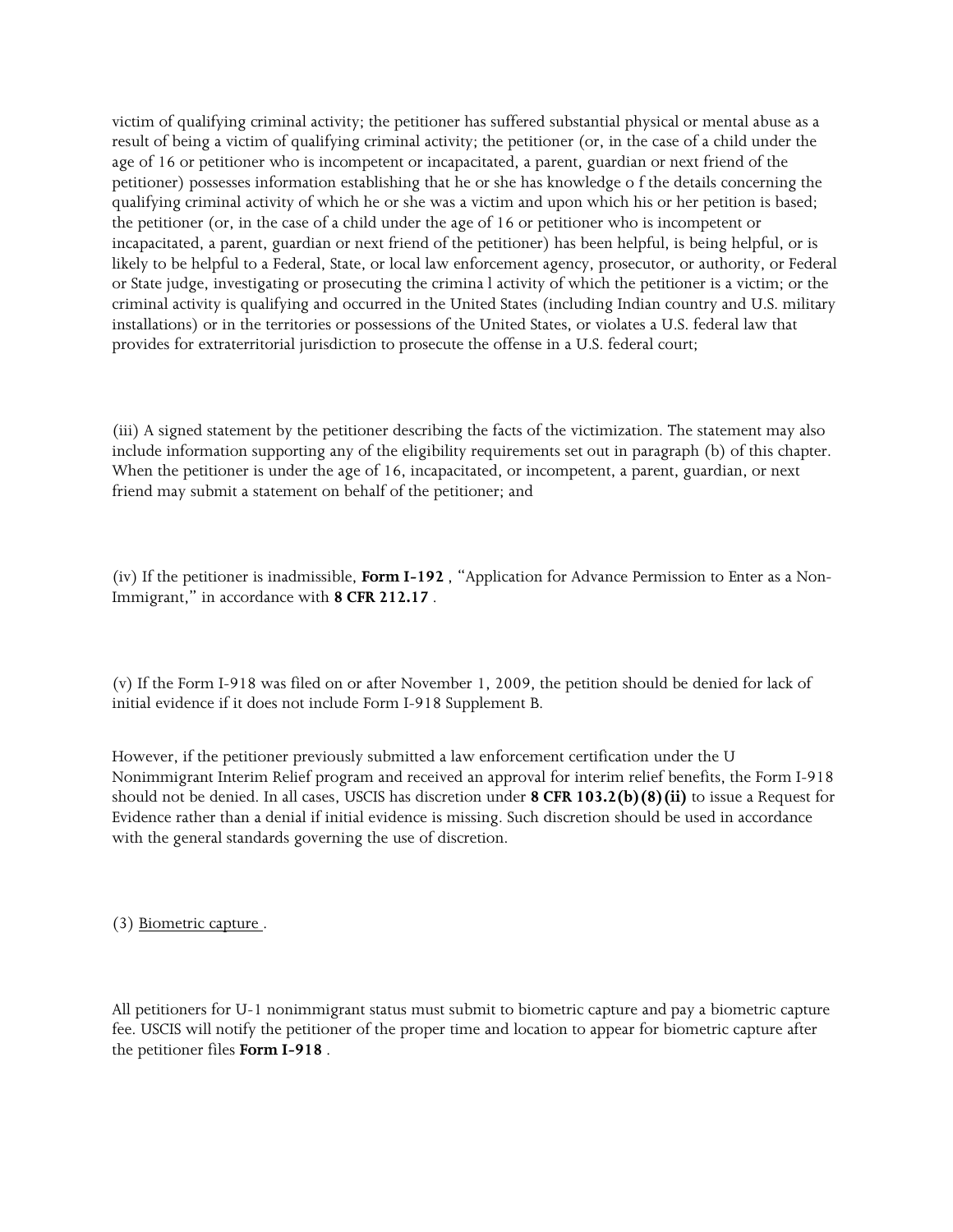### (4) Evidentiary standards and burden of proof .

The burden shall be on the petitioner to demonstrate eligibility for U-1 nonimmigrant status. The petitioner may submit any credible evidence relating to his or her **Form I-918** for consideration by USCIS. USCIS shall conduct a de novo review of all evidence submitted in connection with Form I-918 and may investigate any aspect of the petition. Evidence previously submitted for this or other immigration benefit or relief may be used by USCIS in evaluating the eligibility of a petitioner for U-1 nonimmigrant status. However, USCIS will not be bound by its previous factual determinations. USCIS will determine, in its sole discretion, the evidentiary value of previously or concur rently submitted evidence, including Form I-918, Supplement B, "U Nonimmigrant Status Certification."

(5) Decision .

After completing its de novo review of the petition and evidence, USCIS will issue a written decision approving or denying **Form I-918** and notify the petitioner of this decision. USCIS will include in a decision approving Form I-918 a list of nongovernmental organizations and available resources to which the petitioner can refer regarding his or her options while in the United States.

(i) Approval of Form I-918 , generally .

If USCIS determines that the petitioner has met the requirements for U-1 nonimmigrant status, USCIS will approve **Form I-918** . For a petitioner who is within the United States, USCIS also will concurrently grant U-1 nonimmigrant status, subject to the annual limitation as provided in paragraph (d) of this chapter. For a petitioner who is subject to an order of exclusion, deportation, or removal issued by the Secretary, the order will be deemed canceled by operation of law as of the date of USCIS' approval of Form I-918.

(A) Notice of Approval of Form I-918 for U-1 petitioners within the United States.

After USCIS approves **Form I-918** for an petitioner who filed his or her petition from within the United States, USCIS will notify the petitioner of such approval on Form I-797 , "Notice of Action," and include Form I-94 , "Arrival-Departure Record," indicating U-1 nonimmigrant status.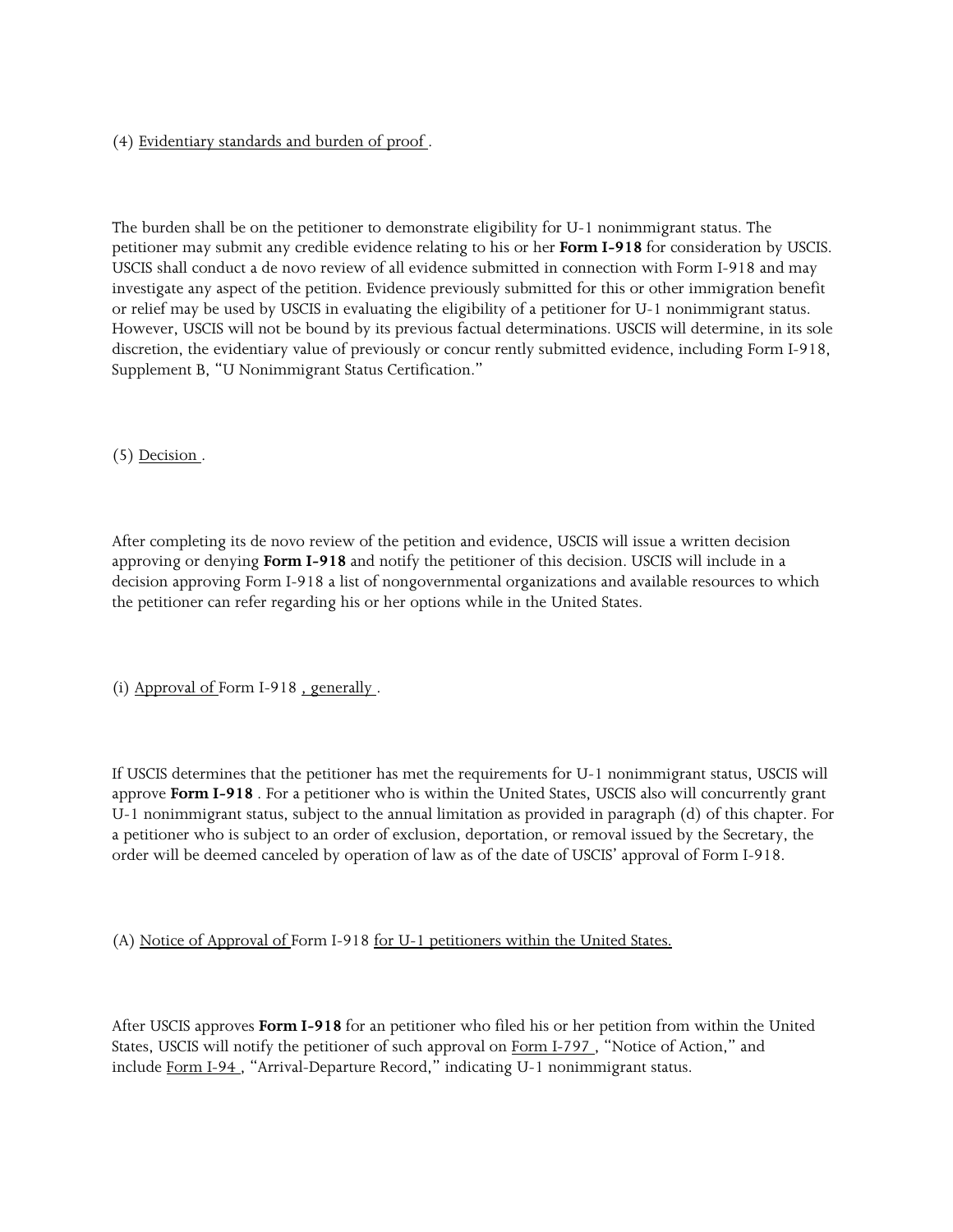(B) Notice of Approval of Form I-918 for U-1 petitioners outside the United States .

After USCIS approves **Form I-918** for an petitioner who filed his or her petition from outside the United States, USCIS will notify the petitioner of such approval on Form I-797, "Notice of Action," and will forward notice to the Department of State for delivery to the U.S. Embassy or Consulate having jurisdiction over the area in which the petitioner is located, or, for a visa exempt petitioner, to the appropriate port of entry.

(ii) Denial of Form I-918 .

USCIS will provide written notification to the petitioner of the reasons for the denial. The petitioner may appeal a denial of **Form I-918** to the Administrative Appeals Office (AAO) in accordance with the provisions of **8 CFR 103.3** . For petitioners who appeal a denial of their Form I-918 to the AAO, the denial will not be deemed administratively final until the AAO issues a decision affirming the denial. Upon USCIS' final denial of a petition for a petitioner who was in removal proceedings that were terminated pursuant to **8 CFR 214.14(c)(1)(i)** , DHS may file a new Notice to Appear (see section **239** of the Act, 8 U.S.C. 1229) to place the individual in proceedings again. For petitioners who are subject to an order of removal, deportation, or exclusion and whose order has been stayed, USCIS' denial of the petition will result in the stay being lifted automatically as of the date the denial becomes administratively final.

(6) Petitioners granted U interim relief .

Petitioners who were granted U interim relief as defined in paragraph  $(a)(13)$  of this chapter and whose **Form I-918** is approved will be accorded U-1 nonimmigrant status as of the date that a request for U interim relief was initially approved.

(7) Employment authorization .

An petitioner granted U-1 nonimmigrant status is employment authorized incident to status. USCIS automatically will issue an initial Employment Authorization Document (EAD) to such petitioners who are in the United States. For principal petitioners who applied from outside the United States, the initial EAD will not be issued until the petitioner has been admitted to the United States in U nonimmigrant status. After admission, the petitioner may receive an initial EAD, upon request and submission of a co py of his or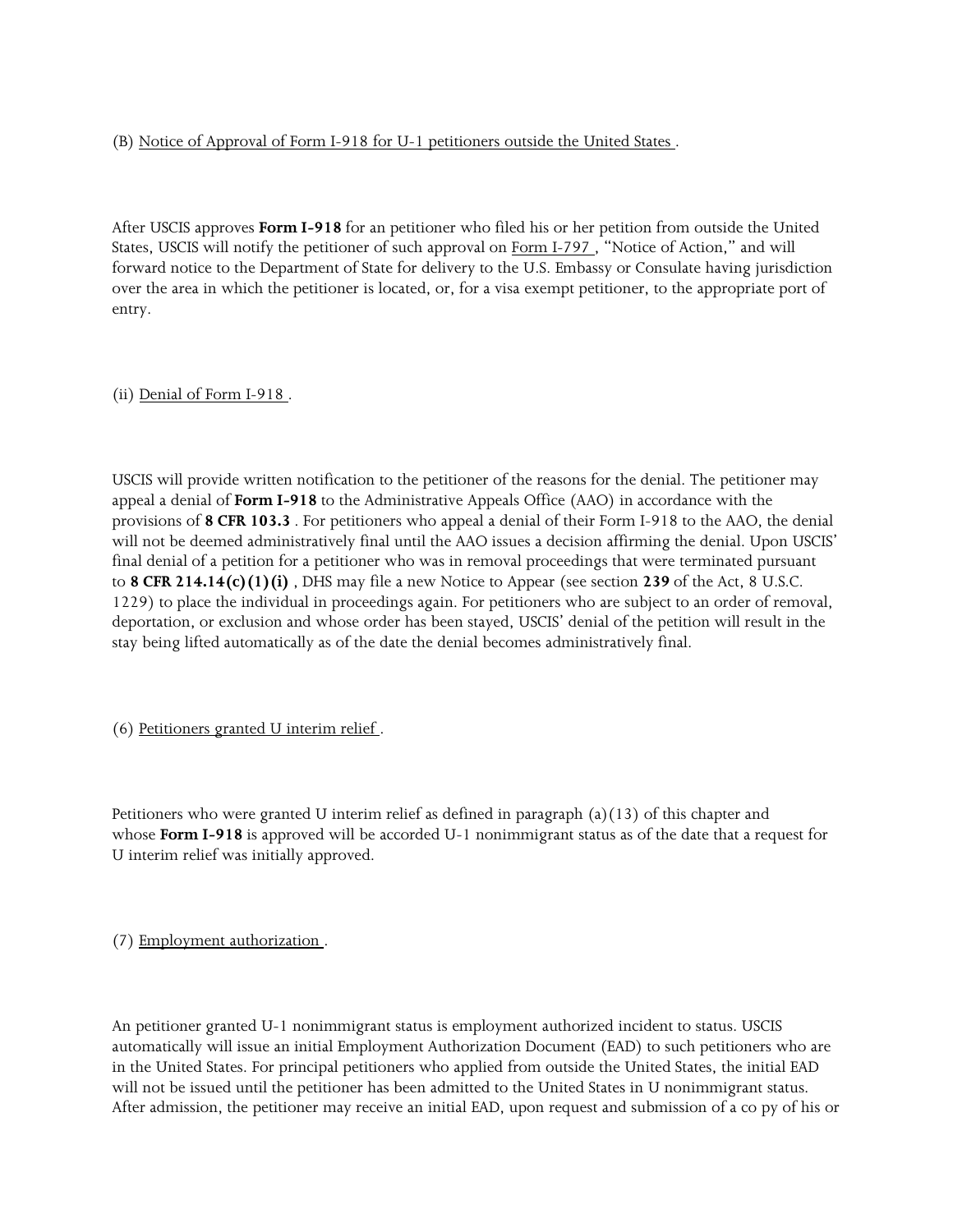her Form I-94, "Arrival-Departure Record," to the USCIS office having jurisdiction over the adjudication of petitions for U nonimmigrant status. No additional fee is required. An petitioner granted U-1 nonimmigrant status seeking to renew his or her expiring EAD or replace an EAD that was lost, stolen, or destroyed, must file Form I-765 in accordance with the instructions to the form.

(d) Annual cap of U-1 nonimmigrant status .

 $(1)$  General.

In accordance with section **214(p)(2)** of the Act, 8 U.S.C. 1184(p)(2), the total number of aliens who may be issued a U-1 nonimmigrant visa or granted U-1 nonimmigrant status may not exceed 10,000 in any fiscal year.

(2) Waiting list .

Chapter 39.1(d)(2), Waiting List, has been superseded by USCIS Policy Manual, Volume 3: Humanitarian Protection and Parole as of June 14, 2021.

(3) Unlawful presence .

During the time a petitioner for U nonimmigrant status who was granted deferred action or parole is on the waiting list, no accrual of unlawful presence under section **212(a)(9)(B)** of the INA, 8 U.S.C. 1182(a)(9)(B), will result. However, a petitioner may be removed from the waiting list and the deferred action or parole may be terminated at the discretion of USCIS.

(e) Restrictions on use and disclosure of information relating to petitioners for U nonimmigrant classification .

 $(1)$  General.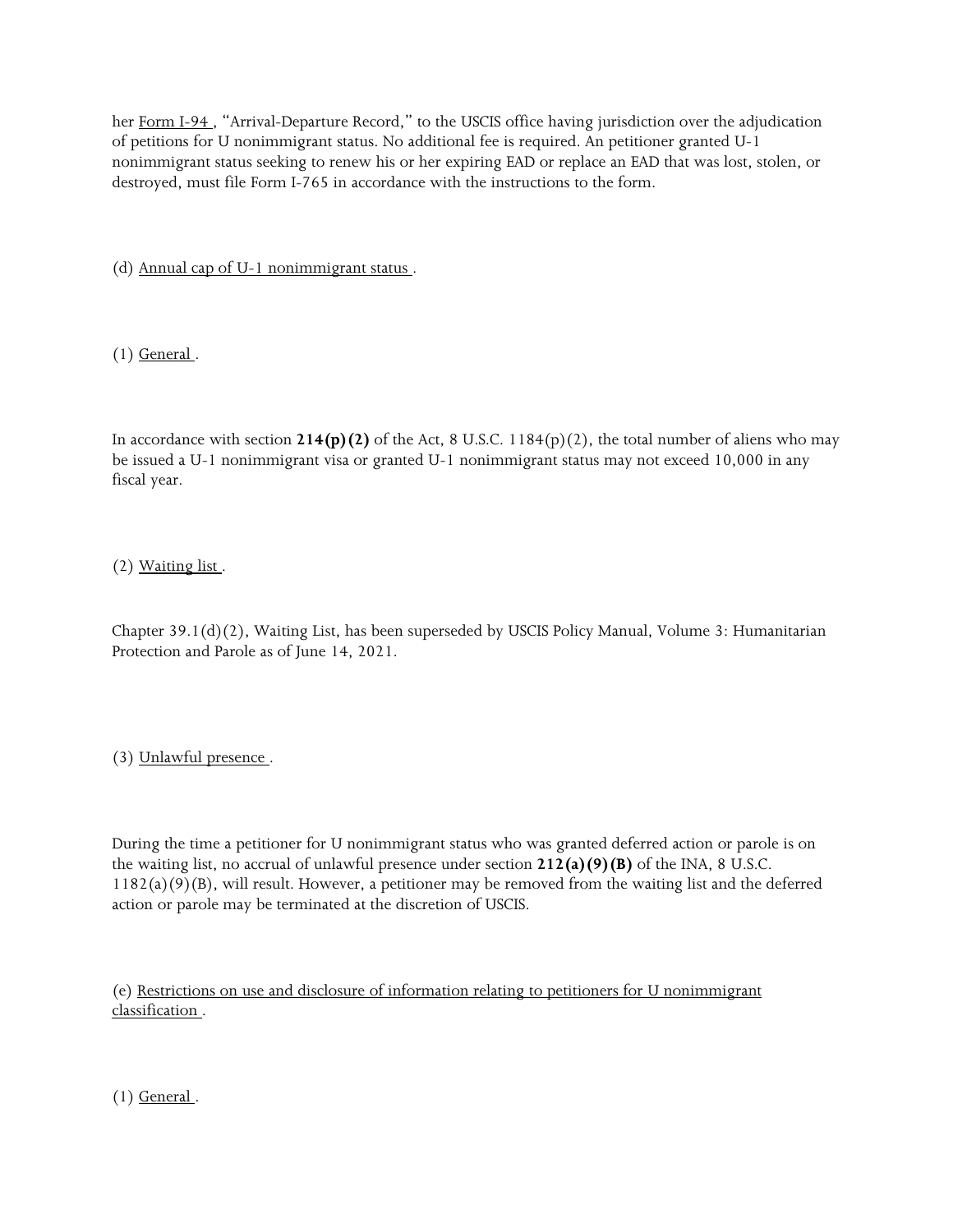The use or disclosure (other than to a sworn officer or employee of DHS, the Department of Justice, the Department of State, or a bureau or agency of any of those departments, for legitimate department, bureau, or agency purposes) of any information relating to the beneficiary of a pending or approved petition for U nonimmigrant status is prohibited unless the disclosure is made:

(i) By the Secretary of Homeland Security, at his discretion, in the same manner and circumstances as census information may be disclosed by the Secretary of Commerce under 13 U.S.C. 8;

(ii) By the Secretary of Homeland Security, at his discretion, to law enforcement officials to be used solely for a legitimate law enforcement purpose;

(iii) In conjunction with judicial review of a determination in a manner that protects the confidentiality of such information;

(iv) After adult petitioners for U nonimmigrant status or U nonimmigrant status holders have provided written consent to waive the restrictions prohibiting the release of information;

(v) To Federal, State, and local public and private agencies providing benefits, to be used solely in making determinations of eligibility for benefits pursuant to 8 U.S.C. 1641(c);

(vi) After a petition for U nonimmigrant status has been denied in a final decision;

(vii) To the chairmen and ranking members of the Committee on the Judiciary of the Senate or the Committee on the Judiciary of the House of Representatives, for the exercise of congressional oversight authority, provided the disclosure relates to information about a closed case and is made in a manner that protects the confidentiality of the information and omits personally identifying information (including locational information about individuals);

(viii) With prior written consent from the petitioner or derivative family members, to nonprofit,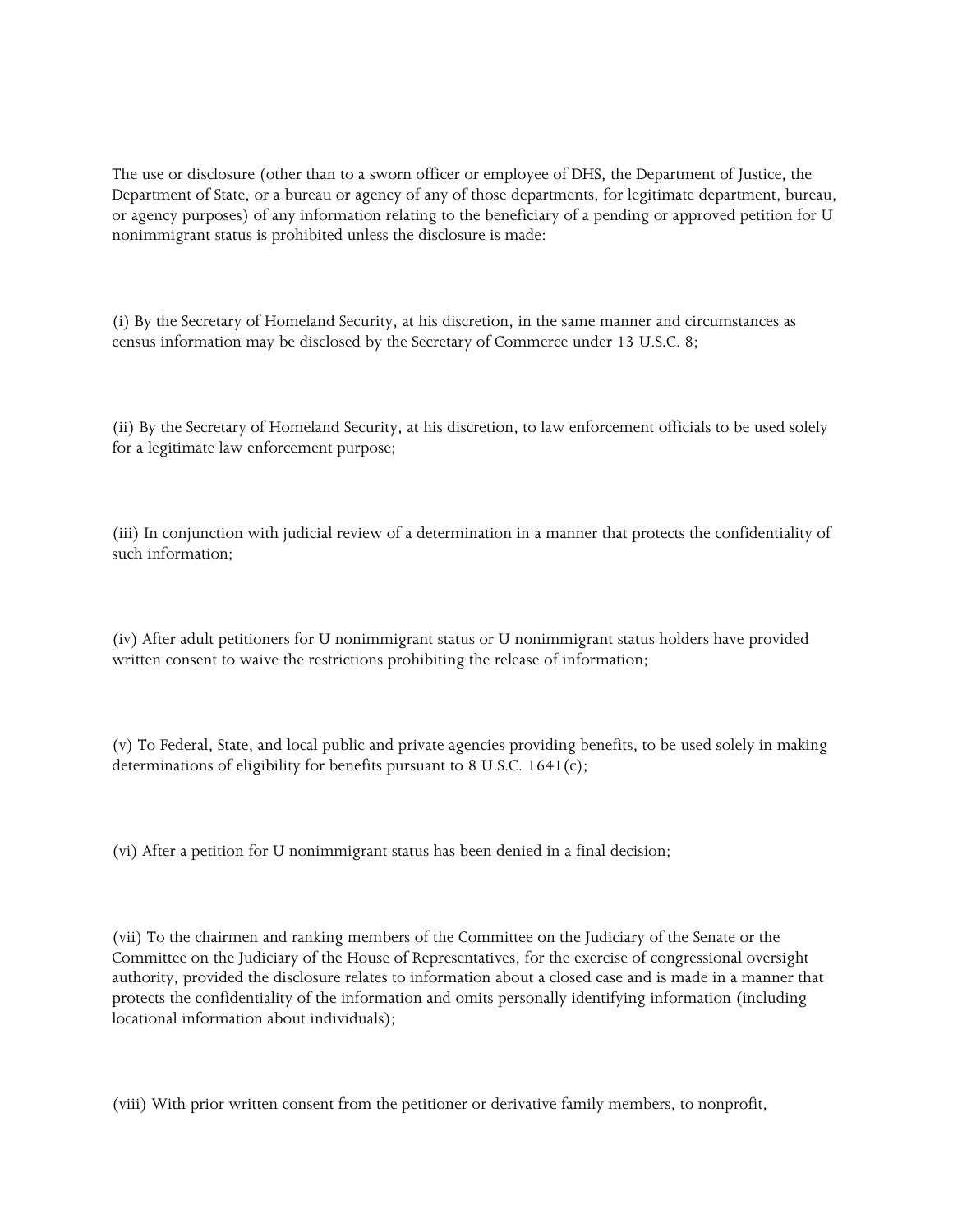nongovernmental victims' service providers for the sole purpose of assisting the victim in obtaining victim services from programs with expertise working with immigrant victims; or

(ix) To federal prosecutors to comply with constitutional obligations to provide statements by witnesses and certain other documents to defendants in pending federal criminal proceedings.

(2) Agencies receiving information under this chapter, whether governmental or non-governmental, are bound by the confidentiality provisions and other restrictions set out in 8 U.S.C. 1367.

(3) Officials of the Department of Homeland Security are prohibited from making adverse determinations of admissibility or deportability based on information obtained solely from the perpetrator of substantial physical or mental abuse and the criminal activity.

### (f) Admission of qualifying family members .

Chapter 39.1(f), Admission of Qualifying Family Members, has been superseded by USCIS Policy Manual, Volume 3: Humanitarian Protection and Parole as of June 14, 2021.

(g) Duration of U nonimmigrant status .

 $(1)$  In General.

U nonimmigrant status may be approved for a period not to exceed 4 years in the aggregate. A qualifying family member granted U-2, U-3, U-4, or U-5 nonimmigrant status will be approved for a period that does not exceed the expiration date of the initial period.

#### (2) Extension of status .

(A) Where a U nonimmigrant's approved period of stay on Form I-94 is less than 4 years, he or she may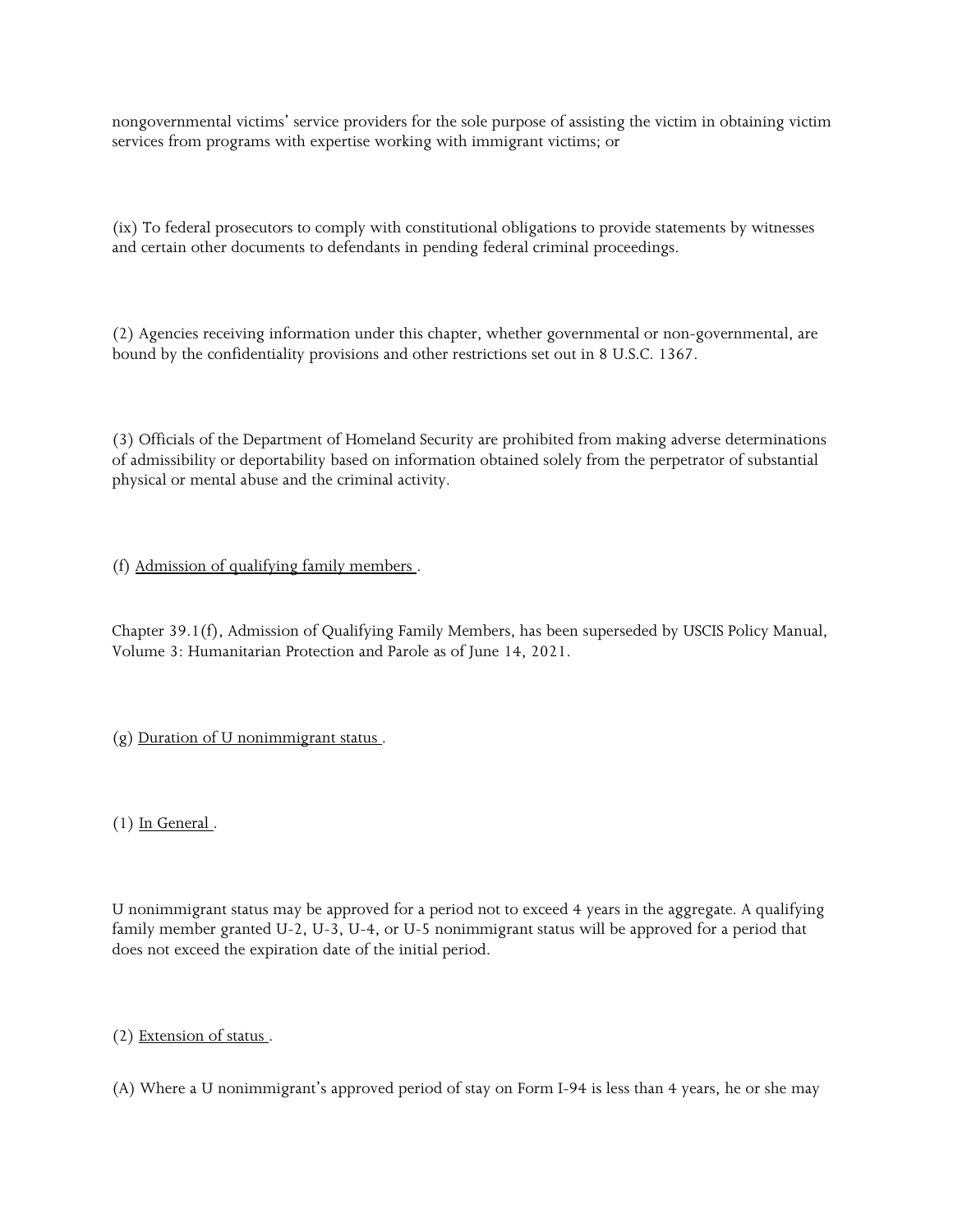file **Form I-539**, "Application to Extend/Change Nonimmigrant Status," to request an extension of U nonimmigrant status for an aggregate period not to exceed 4 years.

If a qualifying family member requests an extension of status beyond the expiration of the principal U-1 nonimmigrant's status, USCIS may approve the extension for any reason that is consistent with the goals of the statute, including but not limited to a situation where the qualifying family member is unable to enter the United States timely due to delays in consular processing, and where an extension of status is necessary to ensure that the qualifying famiy member is able to attain at least 3 years in nonimmigrant status for purposes of adjusting status under section 245(m) of the Act, 8 USC 1255.

(B) USCIS will extend U nonimmigrant status in three circumstances (INA  $\S$  214(p)(6)):

- Upon attestation by the certifying official that the petitioner's presence in the United States continues to be necessary to assist in the investigation or prosecution of the qualifying criminal activity. In order to obtain an extension of U nonimmigrant status based upon such an attestation, the petitioner must file Form I-539 and a newly executed Form I-918, Supplement B in accordance with the instructions to Form I-539.
- If the alien is eligible for adjustment under  $245(m)$  of the INA but is unable to apply for adjustment becaue implementing regulations have not been issued.
- During the pendency of an application for adjustment of status under section 245(m) of the INA.

(C) In its discretion, USCIS may extend U nonimmigrant status if it is determined an extension is warranted due to extraordinary circumstances. The burden is on the applicant to demonstrate that circumstances warrant this exception. To request such an extension, an applicant may submit an affirmative statement and any other credible evidence.

# (3) Procedures for Extension of Status .

# (A) Filing

- The extension of status based on the pendency of an application for adjustment of status is automatic when the applicant files Form I-485.
- To request an extension of status based on law enforcement request or exceptional circumstances, the applicant files Form I-539.

#### (B) Documentation

- In general, when granting an extension of status, USCIS will issue a Form I-797, Notice of Action.
- The applicant continues in valid U nonimmigrant status with all the rights, privileges, and responsibilities provided to a U nonimmigrant.
- Extensions of status based on a pending application for adjustment of status will be valid until USCIS makes a final decision on the application for adjustment of status.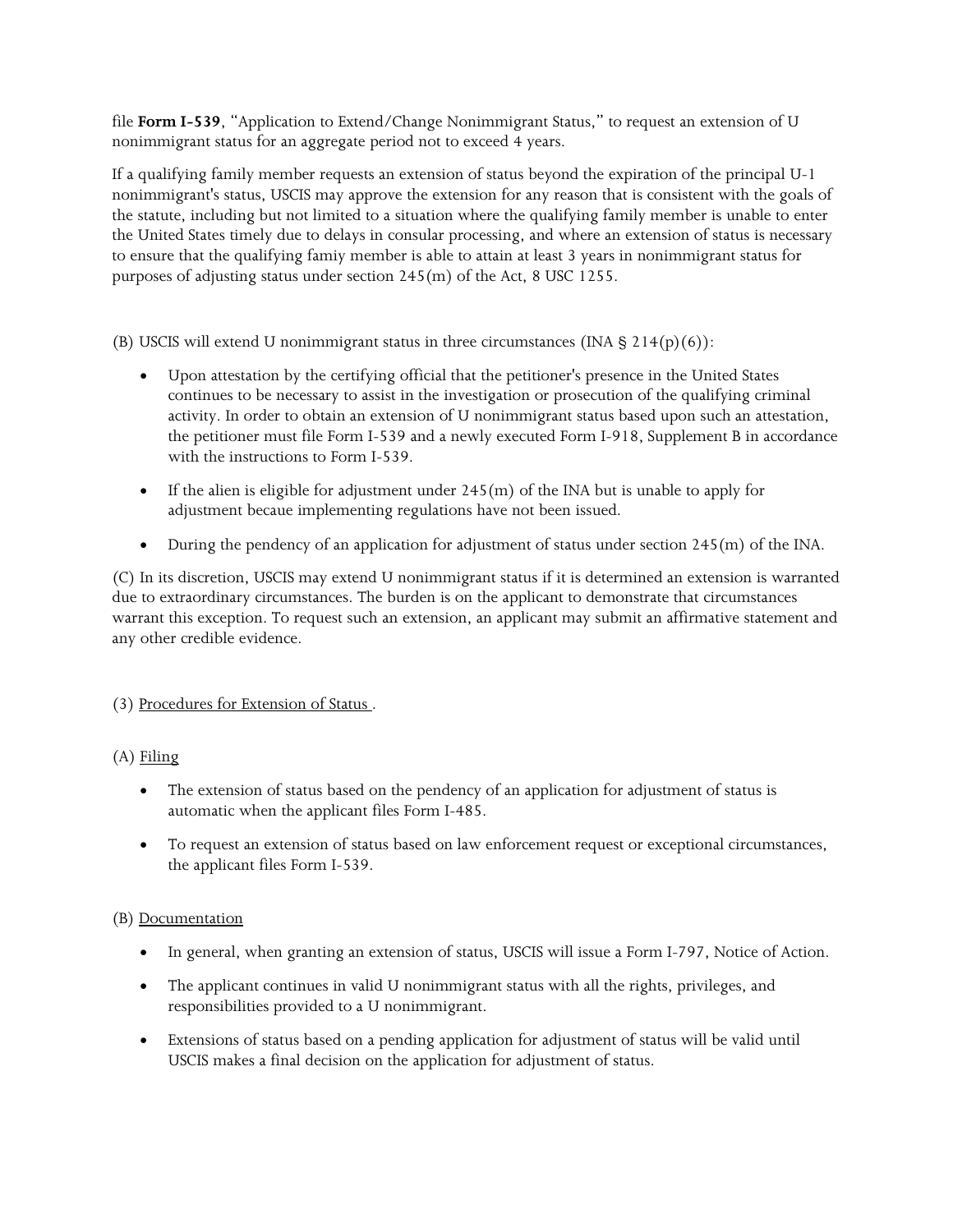- Extensions of status based on law enforcement request or exceptional circumstances will be valid for a period of one year beginning on the date U nonimmigrant status did or would end.
- Any EAD issued with the Form I 485 pending shall be issued using the  $(c)(9)$  eligibility code.
- Any EAD issued with the Form I 539 shall be issued using the (a)(19) or (a)(20) eligibility code, as applicable.
- Derivatives who properly file Form I 485, or when a principal files a Form I 539 requesting extension for derivatives in writing, will also be issued a Form I 797 in the same manner as the principal.

# (C) Supporting evidence:

- If seeking an extension of status due to a law enforcement need, an applicant must submit a new Form I-918 Supplement B from law enforcement certifying the presence of the U nonimmigrant is necessary to assist in the investigation or prosecution of the qualifying criminal activity.
- If seeking an extension of status due to exceptional circumstances, an applicant may submit an affirmative statement and any other credible evidence.

# (h) Revocation of approved petitions for U nonimmigrant status .

(1) Automatic revocation .

An approved petition for U-1 nonimmigrant status will be revoked automatically if, pursuant to **8 CFR 214.14(d)(1)** , the beneficiary of the approved petition notifies the USCIS office that approved the petition that he or she will not apply for admission to the United States and, therefore, the petition will not be used.

#### (2) Revocation on notice .

(i) USCIS may revoke an approved petition for U nonimmigrant status following a notice of intent to revoke. USCIS may revoke an approved petition for U nonimmigrant status based on one or more of the following reasons:

(A) The certifying official withdraws the U nonimmigrant status certification referred to in **8 CFR 214.14(c)(2)(i)** or disavows the contents in writing;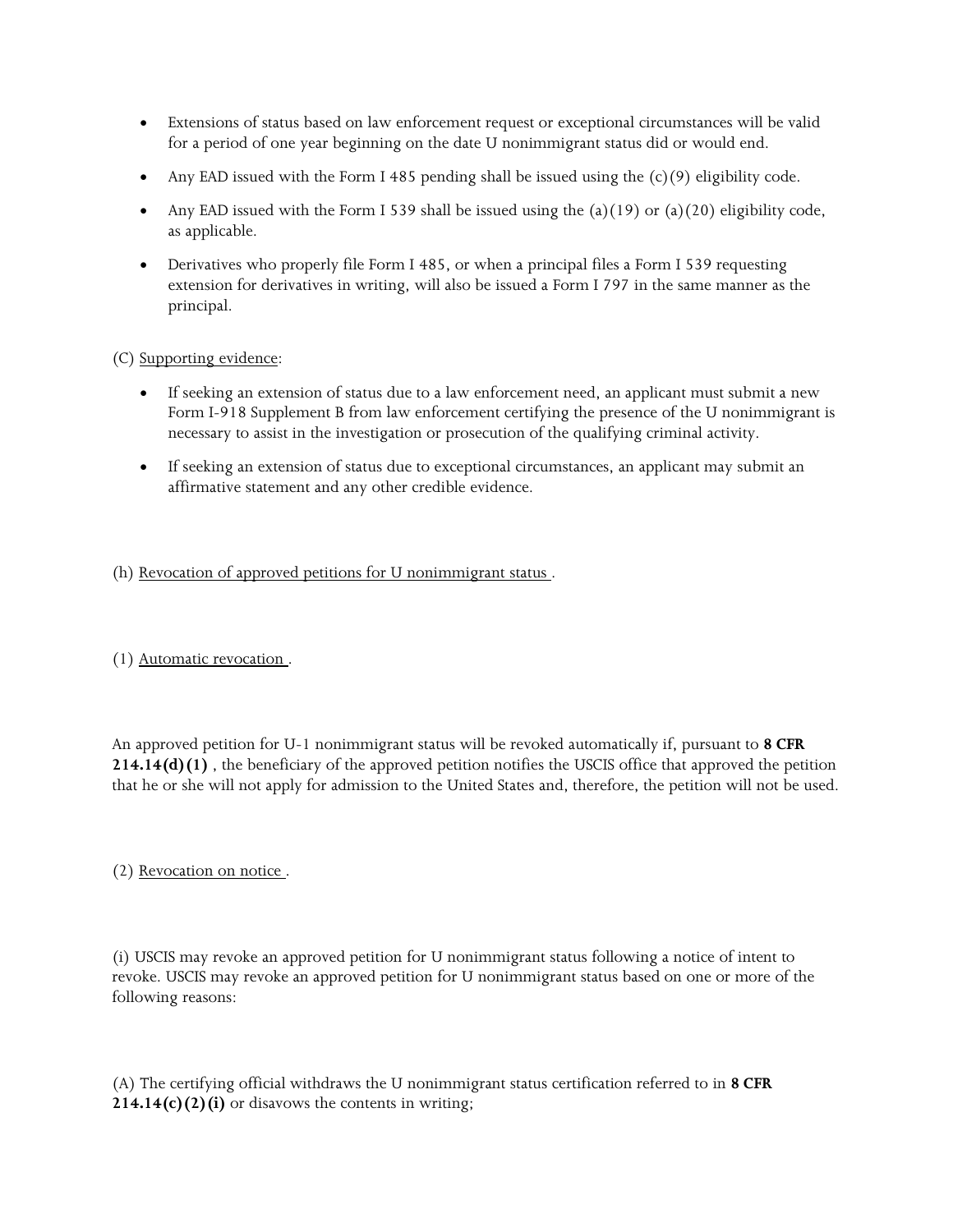(B) Approval of the petition was in error;

(C) Where there was fraud in the petition;

(D) In the case of a U-2, U-3, U-4, or U-5 nonimmigrant, the relationship to the principal petitioner has terminated; or

(E) In the case of a U-2, U-3, U-4, or U-5 nonimmigrant, the principal U-1's nonimmigrant status is revoked.

(ii) The notice of intent to revoke must be in writing and contain a detailed statement of the grounds for the revocation and the time period allowed for the U nonimmigrant's rebuttal. The petitioner may submit evidence in rebuttal within 30 days of the date of the notice. USCIS shall consider all relevant evidence presented in deciding whether to revoke the approved petition for U nonimmigrant status. The determination of what is relevant evidence and the weight to be given to that evidence will be with in the sole discretion of USCIS. If USCIS revokes approval of a petition and thereby terminates U nonimmigrant status, USCIS will provide the alien with a written notice of revocation that explains the specific reasons for the revocation.

(3) Appeal of a revocation of approval .

A revocation on notice may be appealed to the Administrative Appeals Office in accordance with 8 CFR 103.3 within 30 days after the date of the notice of revocation. Automatic revocations may not be appealed. The denial upon which an appeal is filed will not become final until the appeal is adjudicated.

(4) Effects of revocation of approval .

Revocation of a principal alien's approved **Form I-918** will result in termination of status for the principal alien, as well as in the denial of any pending Form I-918, Supplement A filed for qualifying family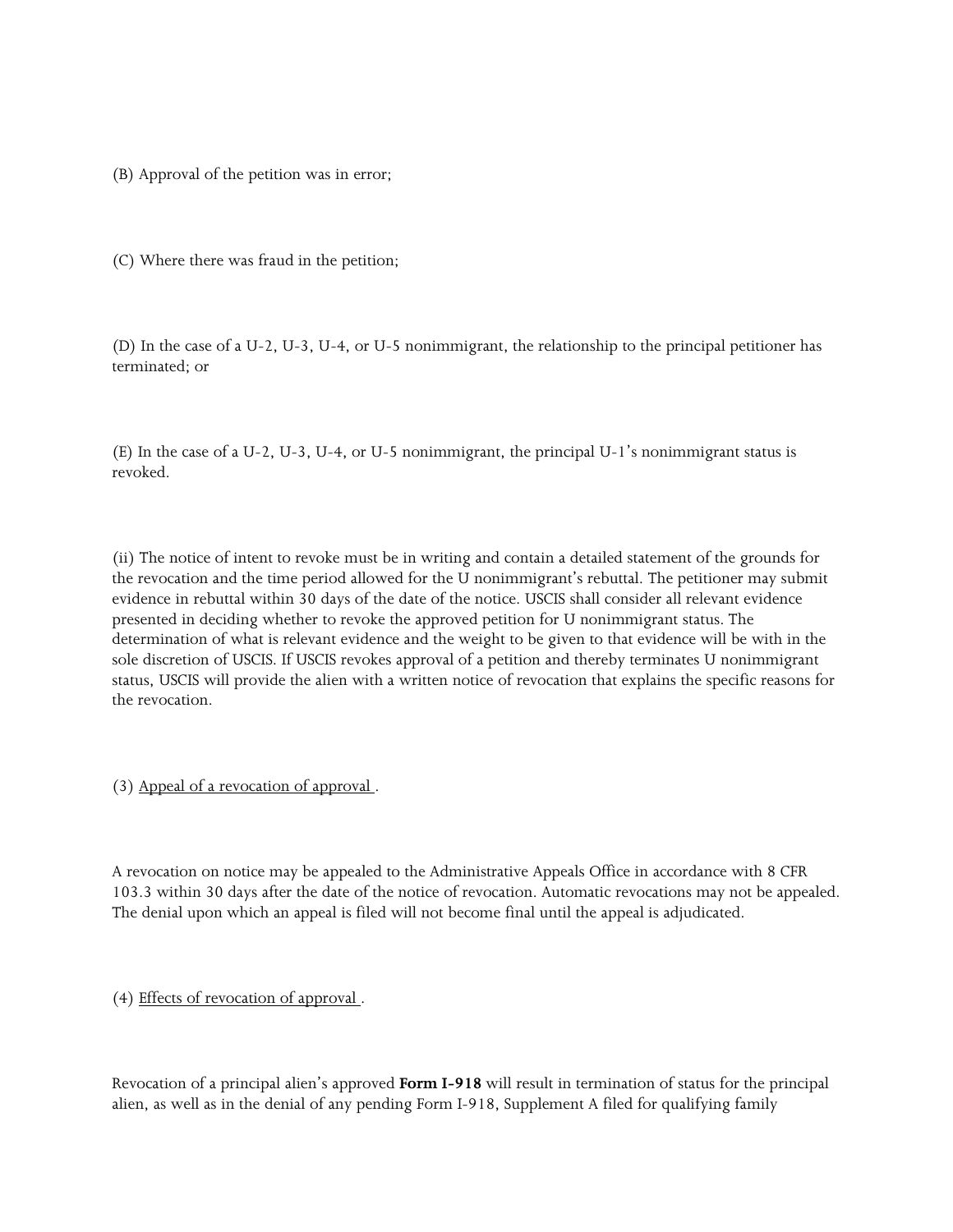members seeking U-2, U-3, U-4, or U-5 nonimmigrant status. Revocation of a qualifying family member's approved Form I-918, Supplement A will result in termination of status for the qualifying family member. Revocation of an approved Form I-918 or Form I-918, Supplement A also revokes any waiver of inadmissibility granted in conjunction with such petiti on.

(i) Removal proceedings .

Nothing in this chapter prohibits USCIS from instituting removal proceedings under section 240 of the Act, 8 U.S.C. 1229(a), for conduct committed after admission, for conduct or a condition that was not disclosed to USCIS prior to the granting of U nonimmigrant status, for misrepresentations of material facts in Form I-918 or Form I-918, Supplement A and supporting documentation, or after revocation of U nonimmigrant status.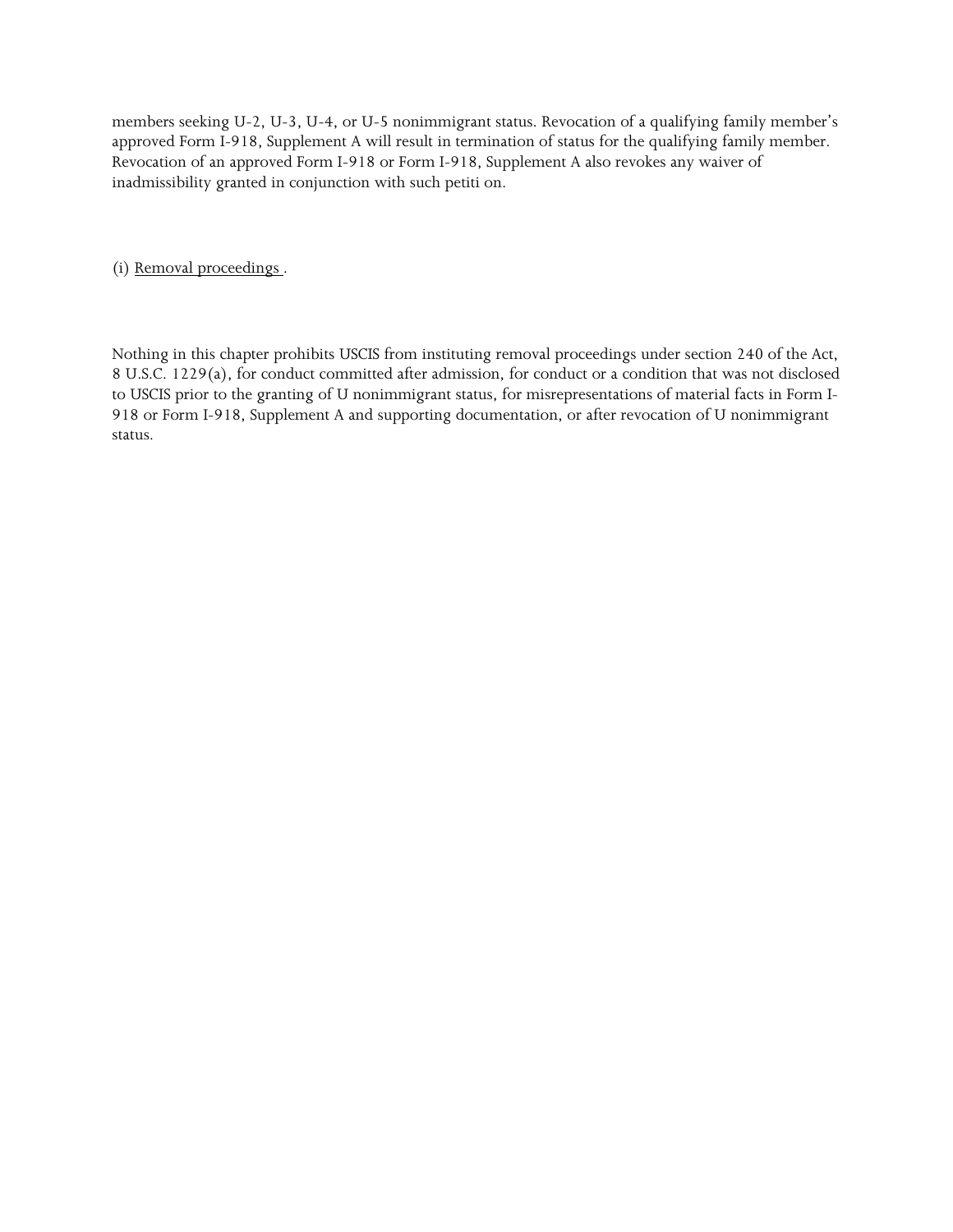**39.2 T Immigrants has been superseded by USCIS Policy Manual, Volume 3: Humanitarian Protection and Parole and USCIS Policy Manual, Volume 9: Waivers and Other Forms of Relief as of October 20, 2021.**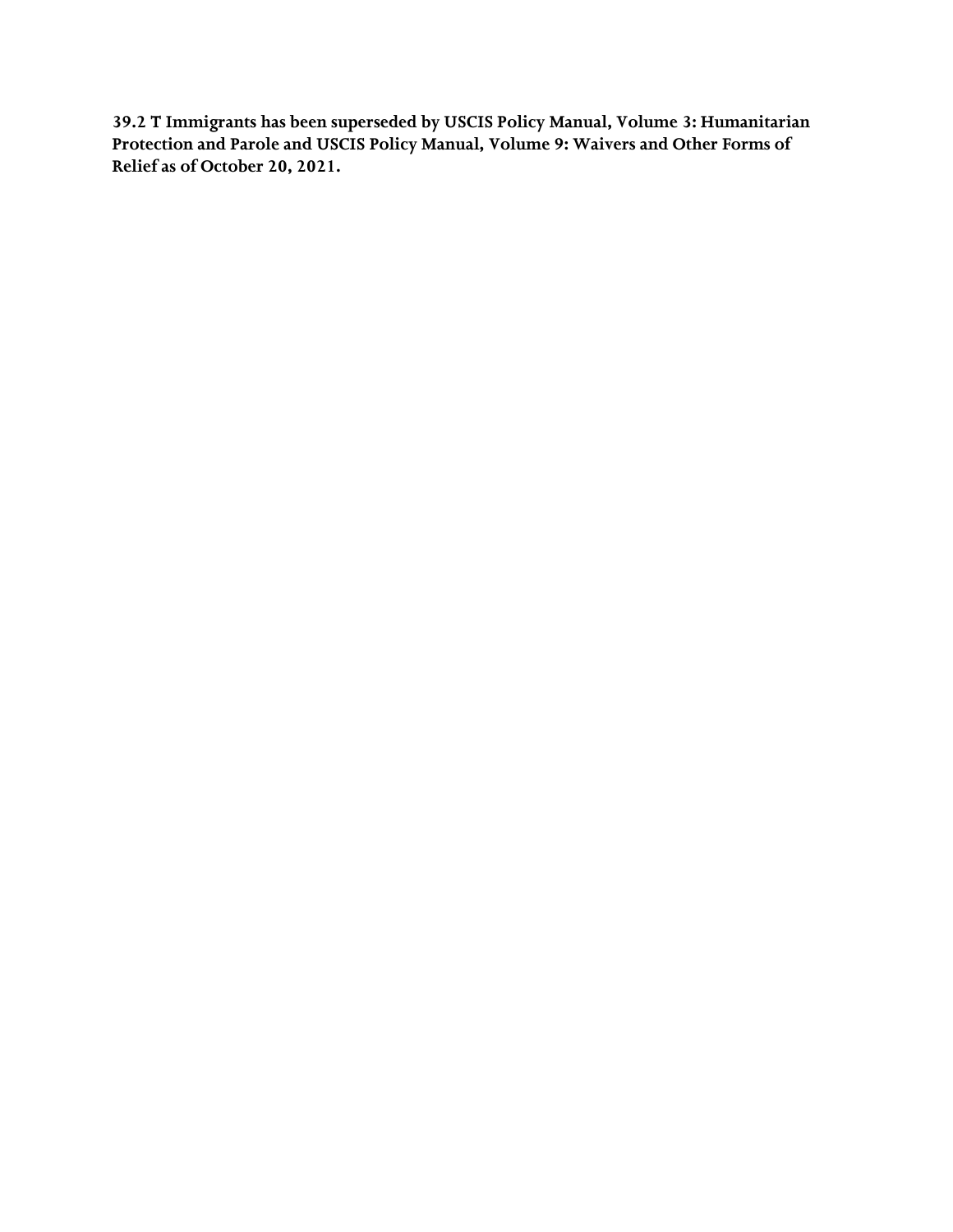**ICE [Appendix Added 07/22/2010] Appendix 39-1 Guidance: Adjudicating Stay Requests Filed by U Nonimmigrant Status (Uvisa) Applicants (Sept. 24, 2009), Memorandum from David J. Venturella, Acting Director,**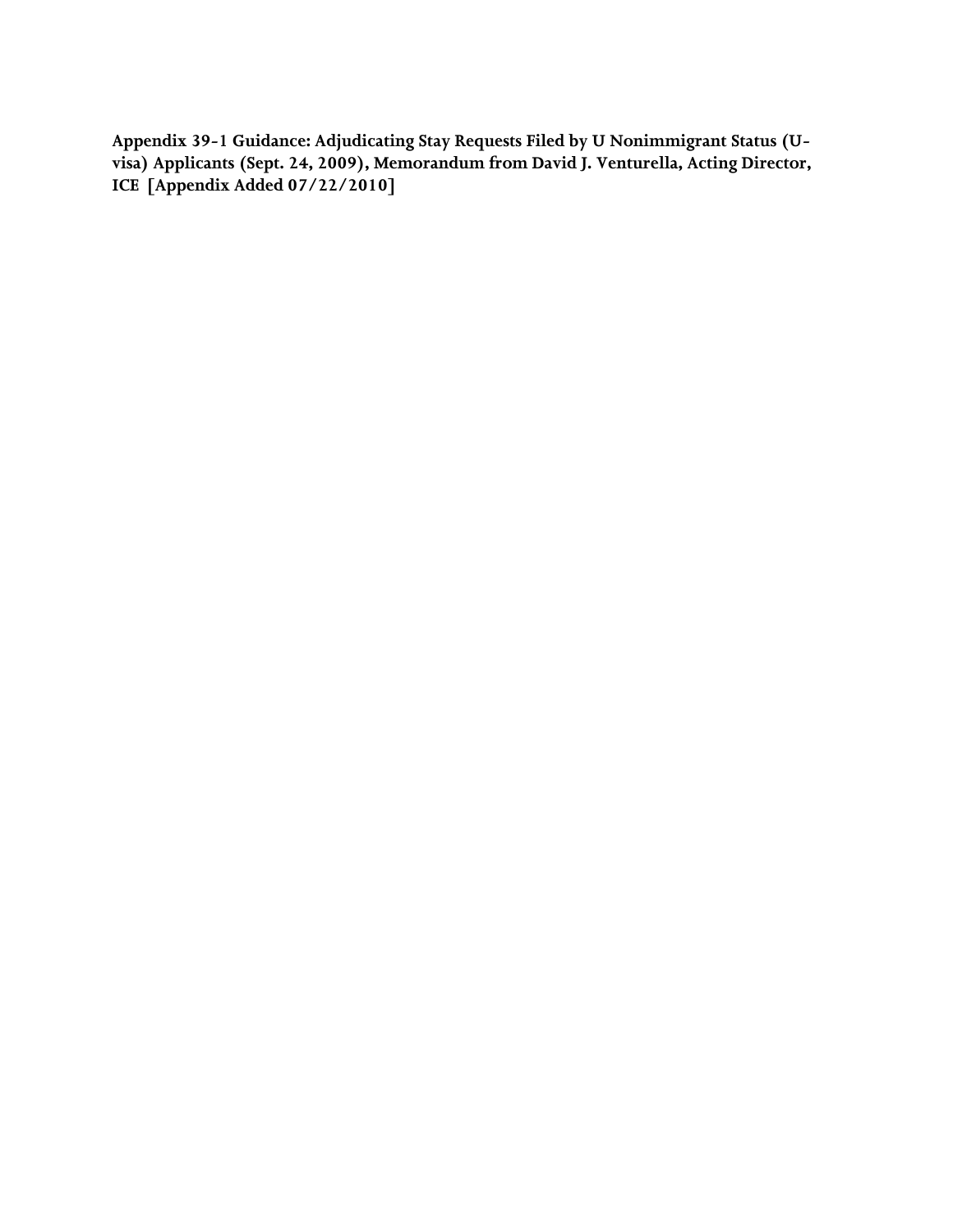Detention and Removal Operations

U.S. Department of Homeland Security 500 12<sup>th</sup> Street, SW Washington. DC 20536



# SEP 2 4 2009

ce Directors MEMORANDUM rOR:  $\perp$   $\vee$ FROM: David J. Venturella **Acting Director** 

SUBJECT:

Guidance: Adjudicating Stay Requests Filed by U Nonimmigrant Status (U-visa) Applicants

Purpose

This memorandum provides guidance to U.S. Immigration and Customs Enforcement (ICE). Office of Detention and Removal Operations (DRO) Field Office Directors (FODs) about the factors to consider when adjudicating requests for a Stay of a Final Administrative Order of Removal filed by an alien with a pending petition for U Nonimmigrant Status (U-visa).

#### Background

U-visas are available to aliens who, among other requirements, have "suffered substantial" physical or mental abuse" as a result of certain enumerated criminal acts pursuant to section  $101(a)(15)(U)$  of the Immigration and Nationality Act (INA) who assist government officials in investigating or prosecuting such criminal activity. An alien seeking a U-visa must file, or have someone file on his or her behalf, a Petition for U Nonimmigrant Status, Form I-918, with U.S. Citizenship and Immigration Services (USCIS) Vermont Service Center (VSC).

The Secretary of the Department of Homeland Security and her delegates have discretion to grant a Stay of an Administrative Final Order of Removal under section  $241(c)(2)$  of the INA to an alien with a pending petition for a U-visa if the alien establishes *prima facie* eligibility for the benefit. See INA  $\S 237(d)$ . The Stay of Removal may remain in effect until: (1) USCIS approves the petition for a U-visa; or (2) USCIS denies the U-visa petition after the alien has exhausted all administrative appeals. USCIS has jurisdiction to decide if an alien has established *prima facie eligibility.* See 8 C.F.R. § 214.14(c).

 $\mathbf{1}$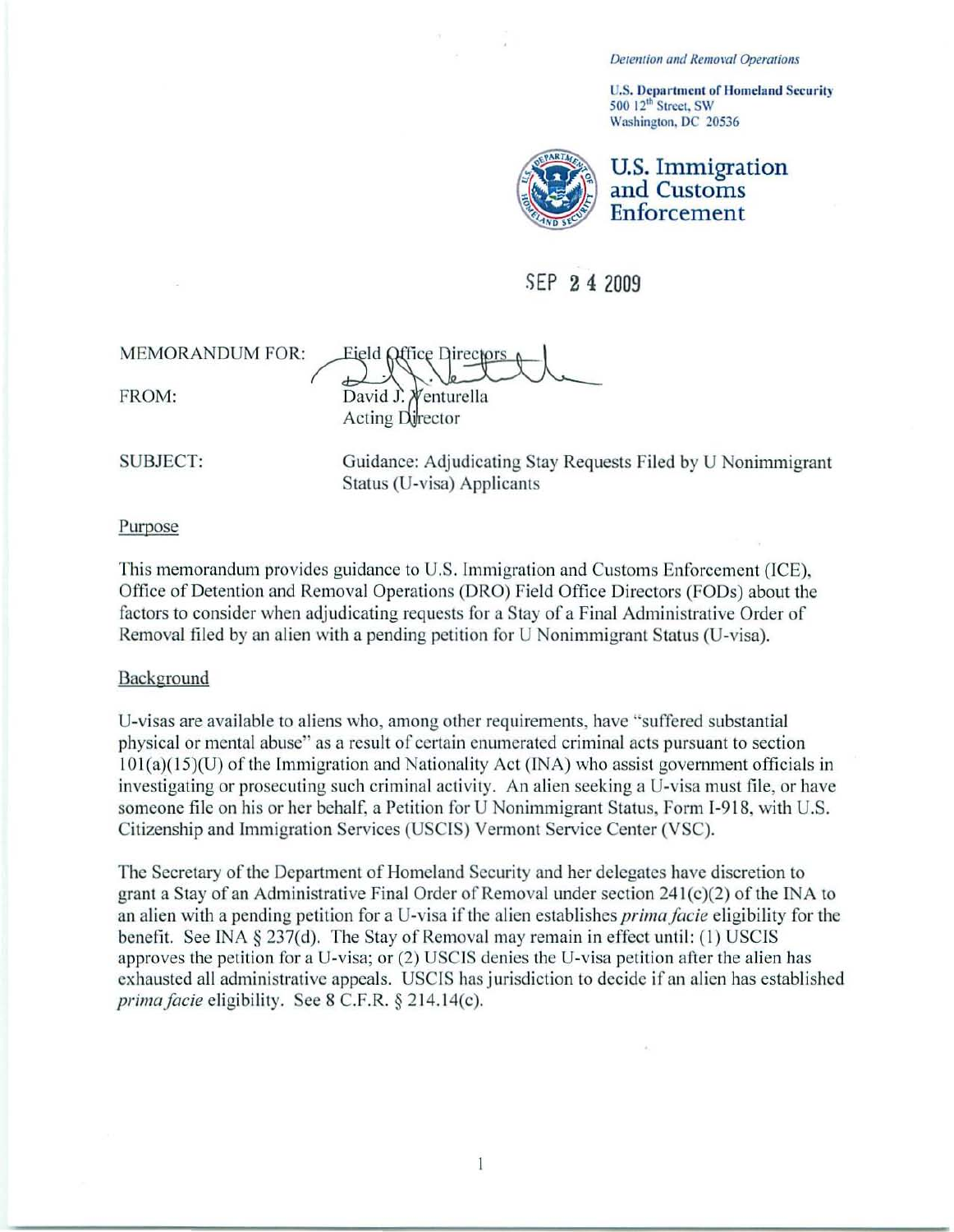# SUBJECT: Guidance: Adjudicating Stay Requests Filed by U Nonimmigrant Status (U-visa) Applicants

Page 2

# Applications for Stay of Deportation or Removal

When adjudicating Stay requests, FODs must comply with the applicable regulation at 8 C.F.R.  $\delta$ 241.6 and the guidance below when assessing whether to grant an alien's application for a Stay of Removal.

# **Eligibility**

The FOD should favorably view an alien's request for a Stay of Removal if USCIS has determined that the alien has established *prima facie* eligibility for a U-visa. When deciding the stay request, the FOD should also consider favorably any humanitarian factors related to the alien or the alien's close relatives who rely on the alien for support *(Cf* 8 C.F.R. § 212.5). For aliens with pending U-visa petitions who are not subject to a final order of deportation or removal, but who are detained and/or in removal proceedings, the FOD should contact its local Office of Chief Counsel (OCC) for additional guidance.

A Stay of Removal on the basis of a pending application for a U-visa is not appropriate in the following situations: 1) USCIS has determined that the alien is not *prima facie* eligible for a Uvisa; 2) USCIS has denied the alien's petition for a U-visa on the merits; or 3) serious adverse factors weigh against granting a Stay of Removal. Serious adverse factors include the following: (1) national security concerns; (2) evidence that the alien is a human rights violator; (3) evidence that the alien has engaged in significant immigration fraud; (4) evidence that the alien has a significant criminal history; and (5) any significant public safety concerns. In the absence of any ofthe above factors, the FOD should generally grant the alien a Stay of Removal when USCIS has found the alien to be *prima facie* eligible for a U-visa.

# Procedure

If DRO assumes custody of an alien who claims to have a pending U-visa petition, but who has not filed for a Stay of Removal, DRO must provide the alien with an Application for Stay of Removal, Form 1-246, along with a fee waiver policy. If the alien does not file for a Stay of Removal or present evidence of the pending U-visa petition and the FOD finds no evidence of a pending petition, DRO may continue to process the alien for removal. Regardless of whether or not a Stay is requested, the FOD should use his or her discretion in making any determination about whether to remove an alien who has a pending U-visa petition and has exhibited no adverse factors. If the alien provides evidence of a pending U-visa petition but declines to file a Stay request, or if the alien claims to have a pending U-visa petition, but there is no record of it, the FOD shall notify both the OCC and the Assistant Director for Field Operations prior to scheduling the alien's removal.

Upon receiving a Stay request from an alien with a pending U-visa petition, the local DRO office must contact its local OCC to request a *prima facie* determination from USCIS's VSC. DRO should allow USCIS a minimum of five business days to make a *prima facie* determination. During this time, the FOD should not deport or remove the alien, although DRO may continue to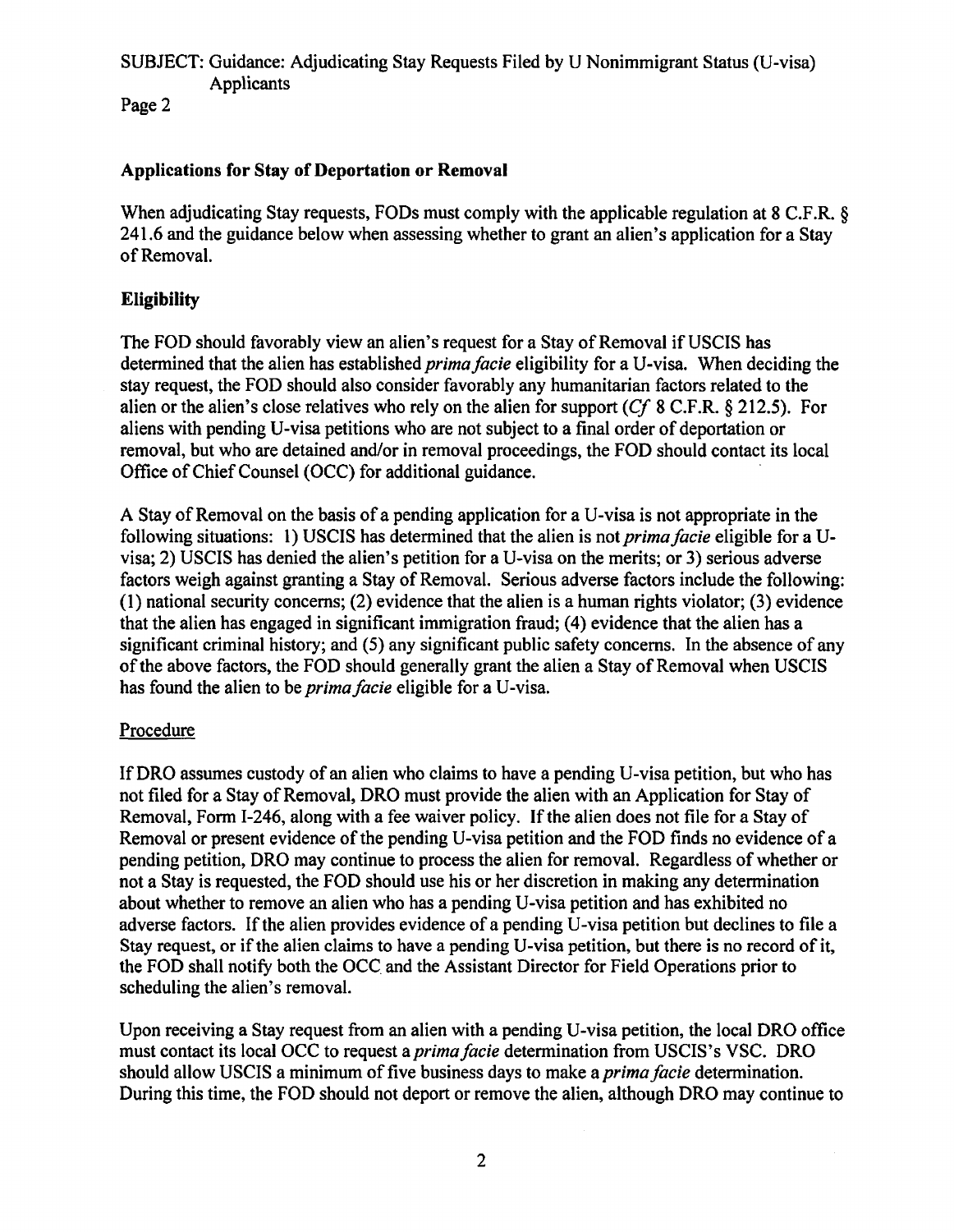# SUBJECT: Guidance: Adjudicating Stay Requests Filed by U Nonimmigrant Status (U-visa) Applicants

Page 3

secure the necessary documents to effect the alien's removal in the event USCIS finds that the alien is not *prima facie* eligible for a U-visa or denies the petition on the merits. The VSC will email the respective DRO Field Office Stay mailbox and the local OCC point of contact with the results of the *prima facie* review or a copy of the decision notice.

If USCIS finds that the alien has established *prima facie* eligibility, the FOD, working in conjunction with the local OCC, will adjudicate the stay request. The FOD should view a Stay request favorably, unless serious adverse factors exist, as outlined above. If the FOD finds that serious adverse factors exist and is inclined to deny the Stay request despite the USCIS *prima facie* eligibility finding, the FOD must provide a summary of the case to DRO Headquarters for further review.

The Stay may remain in effect for up to 180 days. If at the end of 180 days, USCIS has not made a final decision about the merits of the U-visa petition, and no new adverse factors are apparent, the FOD should extend the stay as needed for USCIS to complete adjudication of the petition. For a petitioner whose Form I-918 has been approved, an order of exclusion, deportation, or removal issued by the Secretary will be deemed canceled by operation of the law. A petitioner whose Form I-918 has been approved, but who is subject to an order issued by an immigration judge or the Board of Immigration Appeals, may seek cancellation of the order through a filing of a motion to reopen and terminate. In cases where USCIS denies a petition, the Stay will be lifted automatically as of the date the denial becomes administratively final. See 8 C.F.R. §  $214.14(c)(5)(i)$  and (f)(6). The FOD, or his or her designee, should continually work with USCIS to ensure the U-visa petition is adjudicated as quickly as possible.

Upon deciding whether to grant or deny an alien's Stay request, the FOD shall provide the alien or the attorney of record with written notice, place a copy of the notice in the alien's A-file, and enter the decision into the ENFORCE Alien Removal Module...

Although DRO has the authority to detain an alien while USCIS adjudicates a U-visa petition, DRO should release the alien while the petition is pending unless serious adverse factors weigh against release or the alien is subject to mandatory detention under the INA. The issuance of an administrative Stay of Removal will not toll the period of detention under the standards of 8 C.F.R. § 241.4. *See* 8 C.F.R. § 214. 14(c)(1)(ii) and (t)(ii). Therefore, for those cases where the alien is detained and the U-visa petition remains pending, DRO shall inform USCIS that the alien is detained and request that USCIS expedite the case.

*This document provides only internal Immigration and Customs Enforcement guidance. It is not intended to, does not, and may not be relied upon to create any rights, substantive or procedural, enforceable at law by any party in any matter civil or criminal. Nor are any limitations hereby placed on otherwise lawful enforcement or litigative prerogatives ofDHS or ICE.*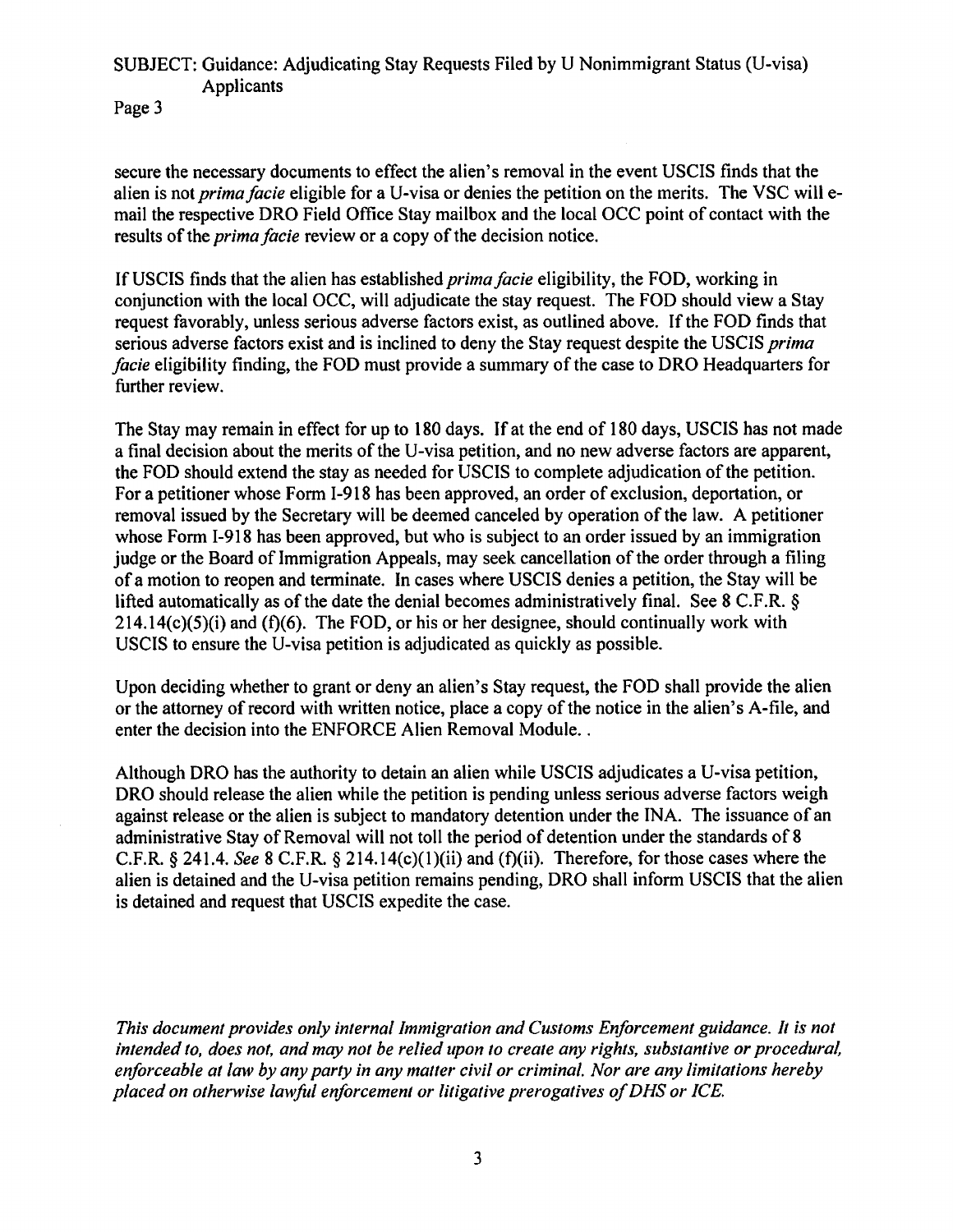**from Peter S. Vincent, Principal Legal Advisor, ICE [Appendix Added 07/22/2010] Appendix 39-2 Guidance Regarding U Nonimmigrant Status (U visa) Applicants in Removal Proceedings or with Final Orders of Deportation or Removal (Sept. 25, 2009), Memorandum**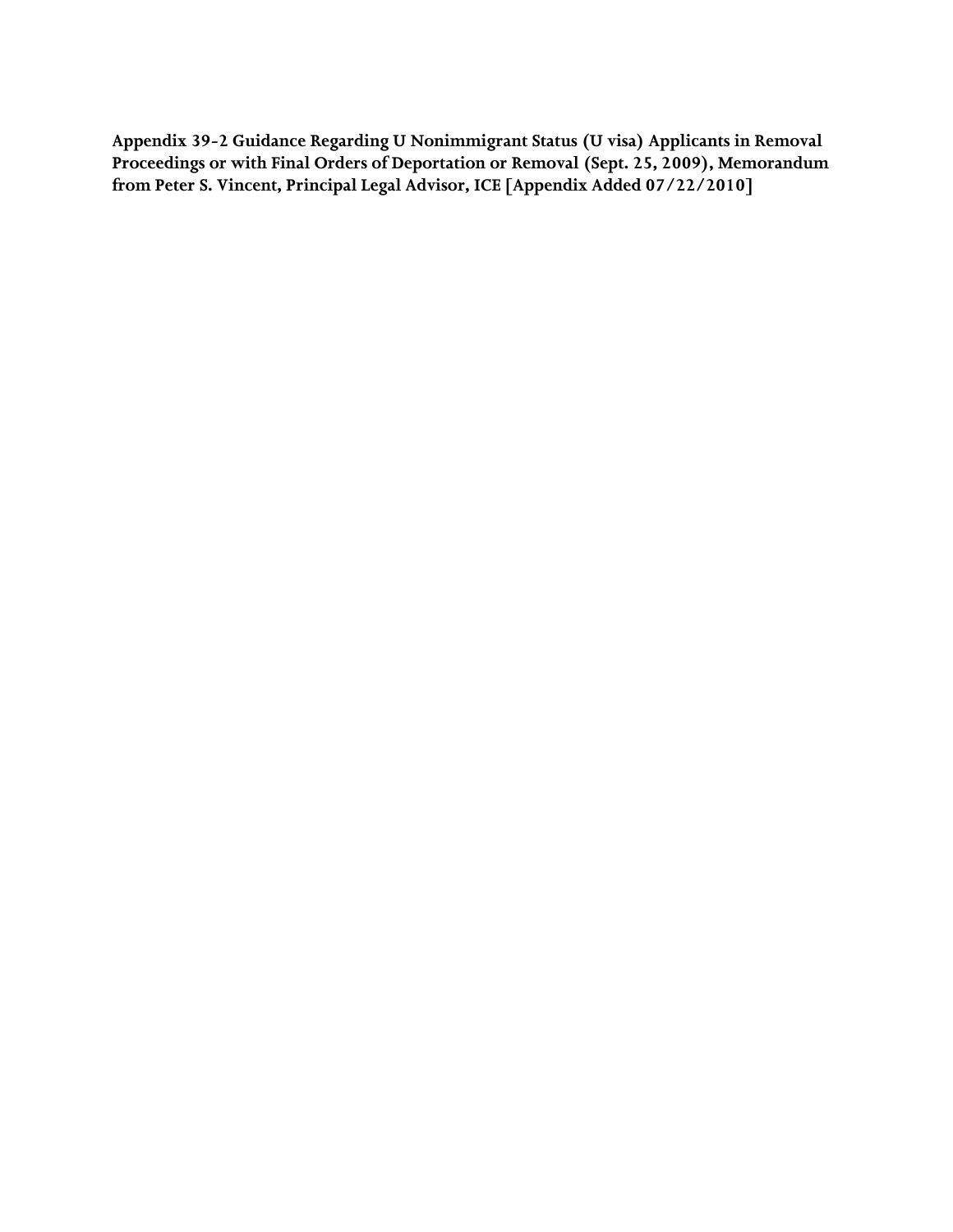Office of the Principal Legal Advisor

**U.S. Department of Homeland Security**  $500\,12^{16}$  Street,  $SW$ Washington, DC 20024



**U.S.lInuligration and Customs Enforcement** 

SEP 25 2009

| MEMORANDUM FOR: | <b>OPLA</b> Attorneys                           |
|-----------------|-------------------------------------------------|
| FROM:           | Peter S. Vincent ZGV<br>Principal Legal Advisor |
|                 |                                                 |

SUBJECT: **Guidance Regarding U Nonimmigrant Status (U visa) Applicants in Removal Proceedings or with Final Orders of Deportation or Removal** 

### **Purpose**

ż

Ihis memorandum provides licld guidance to ensure compliance wlth the William Wilberforce Trafficking Victims Protection Reauthorization Act of 2008 (TVPRA) regarding aliens with pending U visa petitions who are either (1) subject to a final administrative order of deportation or removal and request a stay of removal or  $(2)$  in removal proceedings.

# **Background**

The Office of Detention and Removal Operations (DRO) has issued field guidance for handling U visa applicants who are under a final order of removal. For aliens with final orders of removal, DRO is to contact its local Office of Chief Counsel (OCC) in order to request a *prima facie* determination from the U.S. Citizenship and Immigration Services (USCIS) Vermont Service Center (VSC). DRO is also to contact its local OCC in cases of detained aliens in removal proceedings with pending petitions.

# **Final Order Aliens who Request a Stay of Deportation or Removal**

rhe Secretary of Homeland Security and her delegates have discretion to grant a stay of an administrative final order of removal under section  $241(c)(2)$  of the Immigration and Nationality Act  $(N\Lambda)$  to an alien with a pending petition for a U visa if the alien establishes *prima facie* eligibility for the benefit *5lee* INA § 237(d). A determination that a petition is *prima/acic* eligible does not prevent a subsequent denial of the pending U nonimmigrant status petition. The stay of removal may remain in effect until (1) USCIS approves the petition for a U visa or (2) USCIS denies the U visa petition after the alien has exhausted all administrative appeals.